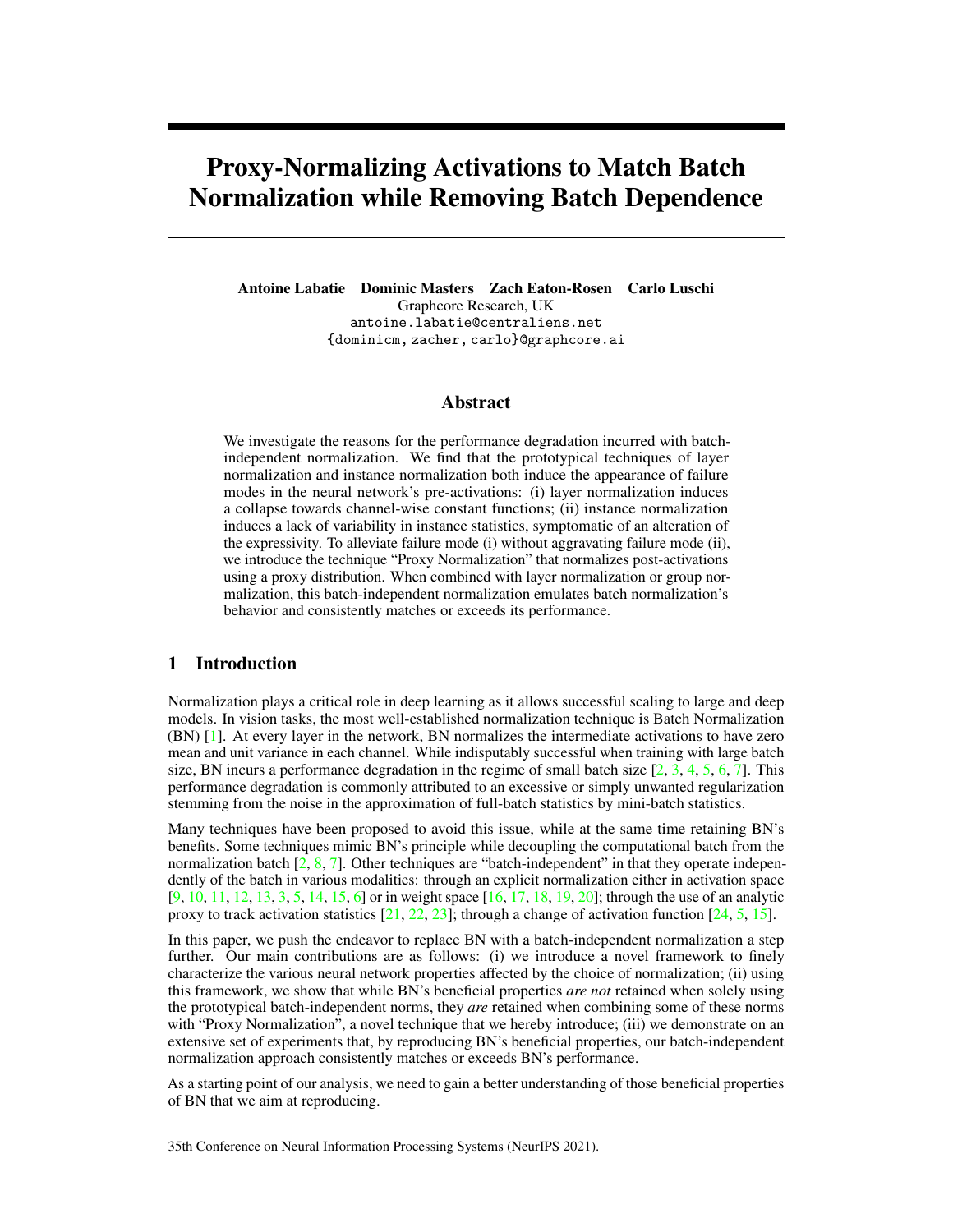#### <span id="page-1-1"></span>2 Batch Normalization's beneficial properties

We consider throughout this paper a convolutional neural network with  $d = 2$  spatial axes. This neural network receives an input  $\mathbf{x} \in \mathbb{R}^{H \times W \times C_0}$  which, unless otherwise stated, is assumed sampled from a finite dataset D. The neural network maps this input x to intermediate activations  $x^l \in \mathbb{R}^{H \times W \times C_l}$ of *height* H, width W and *number of channels*  $C_l$  at each layer *l*. The value of  $x^l$  at spatial position  $\alpha \in \{1, \ldots, H\} \times \{1, \ldots, W\}$  and channel  $c \in \{1, \ldots, C_l\}$  is denoted as  $\mathbf{x}_{\alpha,c}^l$ , with the dependency on x kept *implicit* to avoid overloading notations.

The inclusion of BN at layer l leads in the full-batch setting to adding the following operations  $\forall \alpha$ , c:

<span id="page-1-0"></span>
$$
\mathbf{y}_{\alpha,c}^l = \frac{\mathbf{x}_{\alpha,c}^l - \mu_c(\mathbf{x}^l)}{\sigma_c(\mathbf{x}^l)}, \qquad \tilde{\mathbf{y}}_{\alpha,c}^l = \gamma_c^l \mathbf{y}_{\alpha,c}^l + \beta_c^l, \qquad (1)
$$

where  $\mu_c(\mathbf{x}^l)$ ,  $\sigma_c(\mathbf{x}^l)$  are the mean and standard deviation of  $\mathbf{x}^l$  in channel c, and  $\gamma_c^l$ ,  $\beta_c^l$  are channelwise scale and shift parameters restoring the degrees of freedom lost in the standardization. In the mini-batch setting, the full-batch statistics  $\mu_c(\mathbf{x}^l)$ ,  $\sigma_c(\mathbf{x}^l)$  are approximated by mini-batch statistics.

Table [1](#page-2-0) summarizes the beneficial properties that result from including BN in the neural network. Below, we provide details on each of these properties, and we discuss whether each property is reproduced with batch-independent norms.

Scale invariance. When BN is present, the input-output mapping of the neural network is invariant to the scale of weights preceding any BN layer. With such scale invariance plus weight decay, the scale of weights during training reaches an equilibrium with an "effective" learning rate depending on both the learning rate and the weight decay strength [\[25,](#page-11-10) [26,](#page-11-11) [27,](#page-11-12) [8,](#page-10-7) [28,](#page-11-13) [29,](#page-11-14) [30\]](#page-11-15). Such mechanism of "auto rate-tuning" has been shown to provide optimization benefits [\[31,](#page-11-16) [26,](#page-11-11) [32\]](#page-12-0).

*This property is easy to reproduce. It is already obtained with most existing batch-independent norms.*

Control of activation scale in residual networks. To be trainable, residual networks require the scale of activations to remain well-behaved at initialization [\[33,](#page-12-1) [34,](#page-12-2) [35,](#page-12-3) [20,](#page-11-5) [36,](#page-12-4) [37\]](#page-12-5). While this property naturally arises when BN is present on the residual path, when BN is not present it can also be enforced by a proper scaling decaying with the depth of the residual path. This "dilution" of the residual path with respect to the skip connection path reduces the effective depth of the network and enables to avoid coarse-grained failures modes [\[38,](#page-12-6) [39,](#page-12-7) [40,](#page-12-8) [41,](#page-12-9) [42,](#page-12-10) [35\]](#page-12-3).

*This property is easy to reproduce. It is already obtained with most existing batch-independent norms.*

**Regularizing noise.** Due to the stochasticity of the approximation of  $\mu_c(\mathbf{x}^l)$ ,  $\sigma_c(\mathbf{x}^l)$  by mini-batch statistics, training a neural network with BN in the mini-batch setting can be seen as equivalent to performing Bayesian inference [\[43,](#page-12-11) [44\]](#page-12-12) or to adding a regularizing term to the training of the same network with full-batch statistics [\[45\]](#page-12-13). As a result, BN induces a specific form of regularization.

*This regularization is not reproduced with batch-independent norms, but we leave it out of the scope of this paper.* To help minimize the bias in our analysis and "subtract away" this effect, we will perform all our experiments without and with extra degrees of regularization. This procedure can be seen as a coarse disentanglement of normalization's effects from regularization's effects.

Avoidance of collapse. Unnormalized networks with non-saturating nonlinearities are subject to a phenomenon of "collapse" whereby the distribution with respect to  $x, \alpha$  of the intermediate activation vectors  $(\mathbf{x}_{\alpha,1}^l, \ldots, \mathbf{x}_{\alpha,C_l}^l)^T$  becomes close to zero- or one-dimensional in deep layers [\[39,](#page-12-7) [46,](#page-12-14) [41,](#page-12-9) [47,](#page-13-0) [48,](#page-13-1) [49,](#page-13-2) [37\]](#page-12-5). This means that deep in an unnormalized network: (i) layers tend to have their channels imbalanced; (ii) nonlinearities tend to become channel-wise linear with respect to x,  $\alpha$  and not add any effective capacity [\[39,](#page-12-7) [50,](#page-13-3) [51\]](#page-13-4). Consequently, unnormalized networks can neither effectively use their whole width (imbalanced channels) nor effectively use their whole depth (channel-wise linearity).

Conversely, when BN is used, the standardization at each layer prevents this collapse from happening. Even in deep layers, channels remain balanced and nonlinearities remain channel-wise nonlinear with respect to  $x, \alpha$ . Consequently, networks with BN can effectively use their whole width and depth.

The collapse is, on the other hand, not always avoided with batch-independent norms [\[39,](#page-12-7) [18,](#page-11-3) [49\]](#page-13-2). Most notably, it is *not* avoided with Layer Normalization (LN) [\[9\]](#page-10-8) or Group Normalization (GN) [\[3\]](#page-10-2), as we show both theoretically and experimentally on commonly found networks in Section [4.](#page-4-0)

*To the extent possible, we aim at designing a batch-independent norm that avoids this collapse.*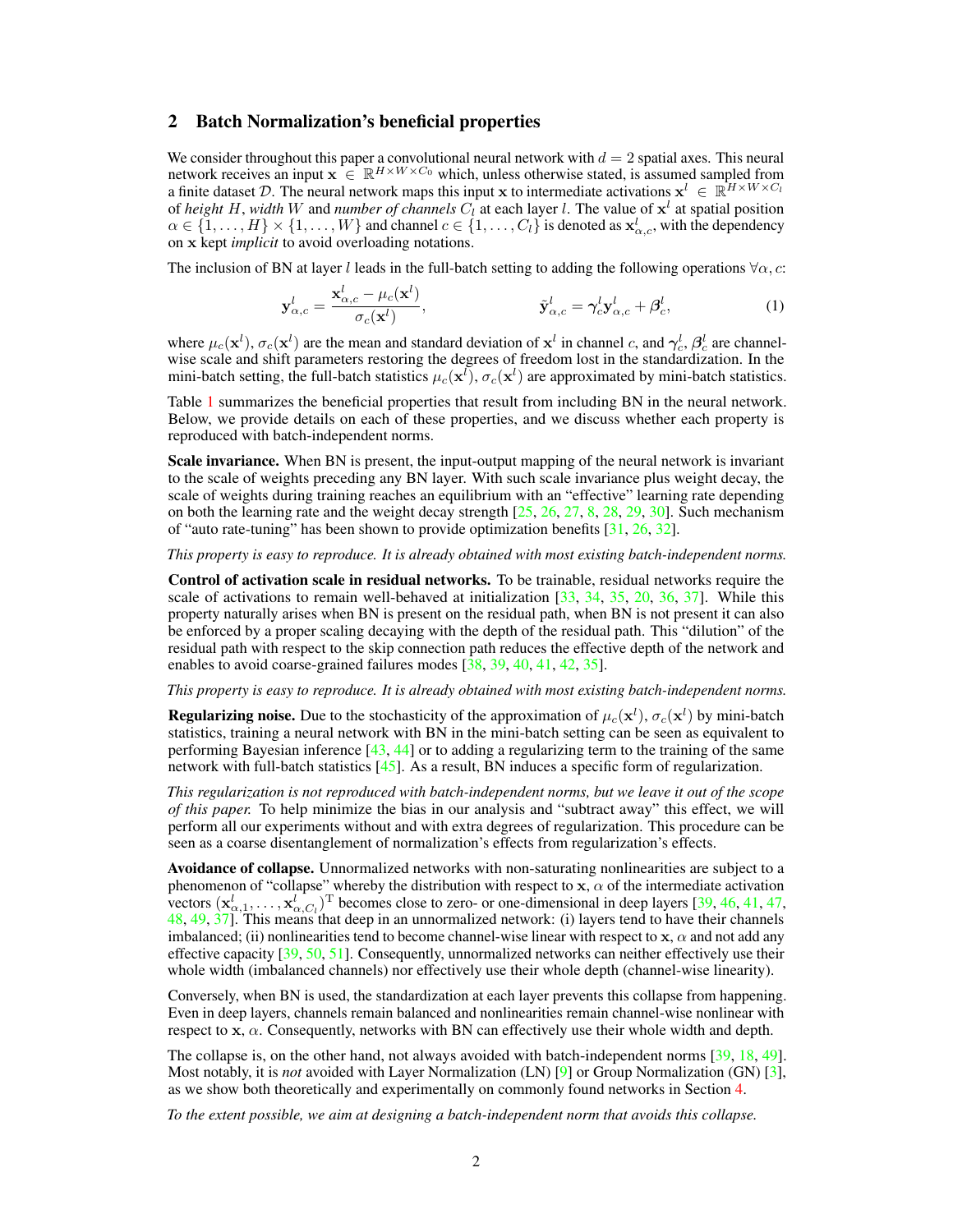<span id="page-2-0"></span>Table 1: **BN's beneficial properties**. We show whether each property is (at least approximately) present  $(\checkmark)$  or absent  $(\checkmark)$  with various batch-independent norms: Layer Normalization (LN), Instance Normalization (IN), Layer Normalization + Proxy Normalization (LN+PN, cf Section [5\)](#page-7-0). In this categorization, BN is considered in the mini-batch setting but still close to the full-batch setting, such that it approximately preserves expressivity [\[53\]](#page-13-5).

|           | Scale<br>invariance | Control of<br>activation scale | Regularizing<br>noise | collapse | Avoidance of Preservation of<br>expressivity |
|-----------|---------------------|--------------------------------|-----------------------|----------|----------------------------------------------|
| <b>BN</b> |                     |                                |                       |          |                                              |
| LN        |                     |                                |                       |          |                                              |
| IN        |                     |                                |                       |          |                                              |
| $LN+PN$   |                     |                                |                       |          |                                              |

**Preservation of expressivity.** We can always express the identity with Eq. [\(1\)](#page-1-0) by choosing  $\beta_c^l = \mu_c(\mathbf{x}^l)$  and  $\gamma_c^l = \sigma_c(\mathbf{x}^l)$ . Conversely, for any choice of  $\beta_c^l$ ,  $\gamma_c^l$ , we can always "re-absorb" Eq. [\(1\)](#page-1-0) into a preceding convolution with bias. This means that BN in the full-batch setting *does not alter the expressivity* compared to an unnormalized network, i.e. it amounts to a plain reparameterization of the hypothesis space.

The expressivity is, on the other hand, not always preserved with batch-independent norms. In activation space, the dependence of batch-independent statistics on the input x turns the standardization into a channel-wise nonlinear operation that cannot be "re-absorbed" into a preceding convolution with bias [\[18\]](#page-11-3). This phenomenon is most pronounced when statistics get computed over few components. This means e.g. that Instance Normalization  $(IN)$  [\[10\]](#page-10-9) induces a greater change of expressivity than GN, which itself induces a greater change of expressivity than LN.

In weight space, the expressivity can also be altered, namely by the removal of degrees of freedom. This is the case with Weight Standardization (WS) [\[18,](#page-11-3) [20\]](#page-11-5) and Centered Weight Normalization [\[17\]](#page-11-2) that remove degrees of freedom (one per unit) that *cannot* be restored in a succeeding affine transformation. This reduction of expressivity could explain the ineffectiveness of these techniques in EfficientNets  $[52]$ , as previous works observed  $[20]$  and as we confirm in Section [6.](#page-8-0)

*To the extent possible, we aim at designing a batch-independent norm that preserves expressivity.*

#### <span id="page-2-5"></span>3 Theoretical framework of analysis

We specified the different properties that we wish to retain in our design of batch-independent normalization: (i) scale invariance, (ii) control of activation scale; (iii) avoidance of collapse; (iv) preservation of expressivity. We now introduce a framework to quantify the presence or absence of the specific properties (iii) and (iv) with various choices of normalization.

**Propagation.** For simplicity, we assume in our theoretical setup that any layer  $l$  up to depth  $L$ consists of the following three steps: (i) convolution step with weights  $\omega^l \in \mathbb{R}^{K_l \times K_l \times C_{l-1} \times C_l}$ ; (ii) normalization step; (iii) activation step sub-decomposed into an affine transformation with scale and shift parameters  $\gamma^l, \beta^l \in \mathbb{R}^{C_l}$  and an activation function  $\phi$  which, unless otherwise stated, is assumed positive homogeneous and nonzero (e.g.  $\phi = \text{ReLU}$ ). If we denote  $\mathbf{x}^l, \mathbf{y}^l, \mathbf{z}^l \in \mathbb{R}^{H \times W \times C_l}$ the intermediate activations situated just after (i), (ii), (iii) with the convention  $z^0 \equiv x$ , we may write the propagation through layer  $l$  as

<span id="page-2-3"></span><span id="page-2-2"></span>
$$
\mathbf{x}^{l} = \text{Conv}(\mathbf{z}^{l-1}), \qquad \forall \alpha, c: \quad \text{Conv}(\mathbf{z}^{l-1})_{\alpha, c} = (\boldsymbol{\omega}^{l} * \mathbf{z}^{l-1})_{\alpha, c}, \tag{2}
$$

$$
\mathbf{y}^{l} = \text{Norm}(\mathbf{x}^{l}), \qquad \forall \alpha, c: \quad \text{Norm}(\mathbf{x}^{l})_{\alpha, c} = \frac{\mathbf{x}^{l}_{\alpha, c} - \mu_{I_{\mathbf{x}, c}}(\mathbf{x}^{l})}{\sigma_{I_{\mathbf{x}, c}}(\mathbf{x}^{l})},
$$
(3)

<span id="page-2-4"></span>
$$
\mathbf{z}^{l} = \text{Act}(\mathbf{y}^{l}), \qquad \forall \alpha, c: \quad \text{Act}(\mathbf{y}^{l})_{\alpha, c} = \phi(\tilde{\mathbf{y}}^{l}_{\alpha, c}) = \phi(\boldsymbol{\gamma}_{c}^{l} \mathbf{y}^{l}_{\alpha, c} + \boldsymbol{\beta}_{c}^{l}), \qquad (4)
$$

where  $\mu_{I_{\mathbf{x},c}}(\mathbf{x}^l), \sigma_{I_{\mathbf{x},c}}(\mathbf{x}^l)$  denote the mean and standard deviation of  $\mathbf{x}^l$  conditionally on  $I_{\mathbf{x},c} \equiv \{c\},\$  ${x}$ ,  ${x, c}$ ,  ${x, c \text{ mod } G}$  for the respective cases Norm = BN, LN, IN, GN with G groups.

<span id="page-2-1"></span><sup>&</sup>lt;sup>1</sup>We omit the numerical stability constant and adopt the convention  $\text{Norm}(\mathbf{x}^l)_{\alpha,c} = 0$ ,  $\forall \alpha$  if  $\sigma_{I_{\mathbf{x},c}}(\mathbf{x}^l) = 0$ .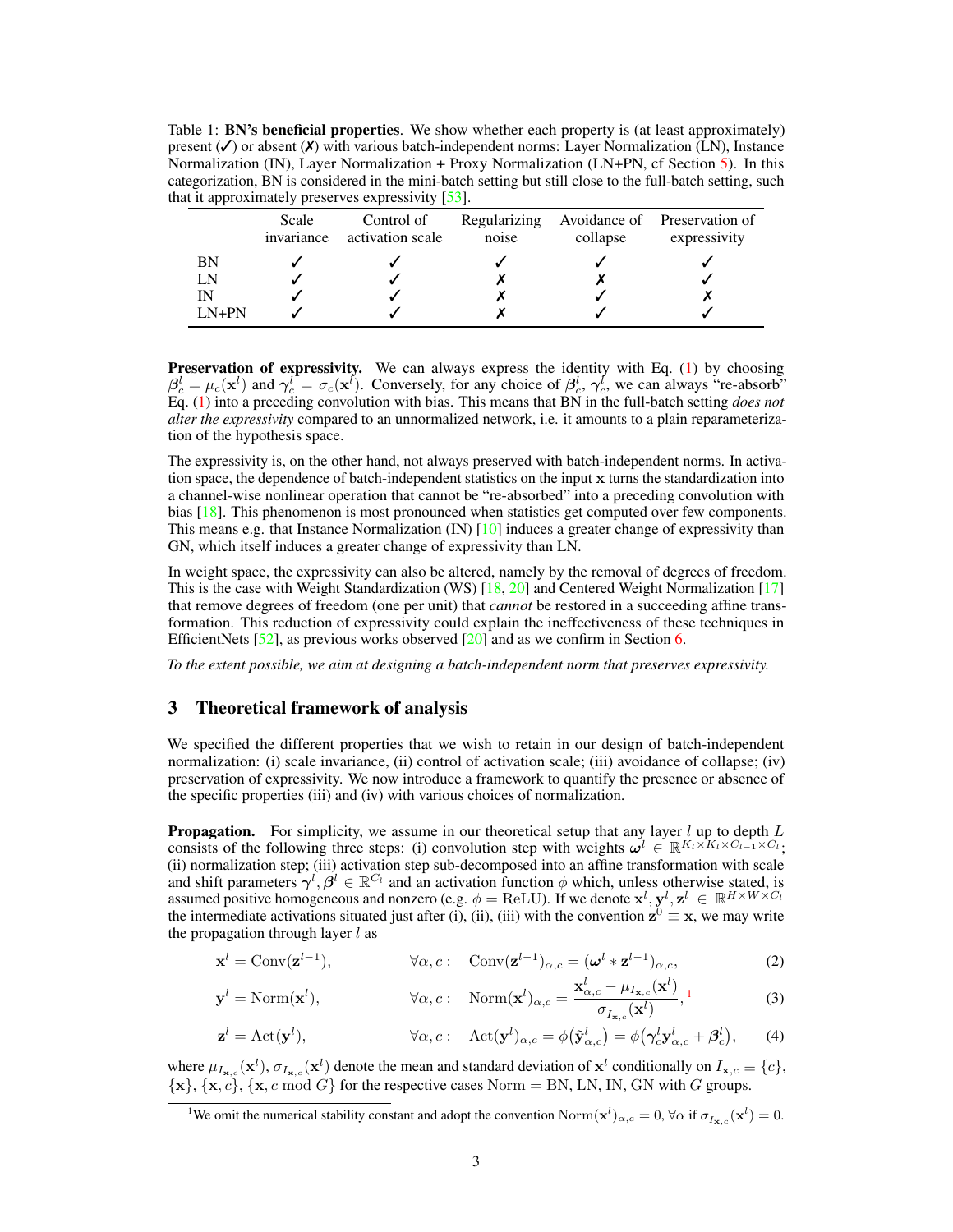**Moments.** Extending the previous notations, we use  $\mu$ ,  $\sigma$ ,  $\mathcal{P}$  indexed with a (possibly empty) subset of variables to denote the operators of conditional mean, standard deviation and power. If we apply these operators to the intermediate activations  $y<sup>l</sup>$ , that implicitly depend on the input x and that explicitly depend on the spatial position  $\alpha$  and the channel c, we get e.g.

$$
\mu_c(\mathbf{y}^l) = \mathbb{E}_{\mathbf{x},\alpha} [\mathbf{y}_{\alpha,c}^l], \qquad \sigma_c(\mathbf{y}^l) = \sqrt{\text{Var}_{\mathbf{x},\alpha} [\mathbf{y}_{\alpha,c}^l]}, \qquad \mathcal{P}_c(\mathbf{y}^l) = \underbrace{\mathbb{E}_{\mathbf{x},\alpha} [(\mathbf{y}_{\alpha,c}^l)^2]}_{\mu_c(\mathbf{y}^l)^2 + \sigma_c(\mathbf{y}^l)^2},
$$
\n
$$
\mu_{\mathbf{x},c}(\mathbf{y}^l) = \mathbb{E}_{\alpha} [\mathbf{y}_{\alpha,c}^l], \qquad \sigma_{\mathbf{x},c}(\mathbf{y}^l) = \sqrt{\text{Var}_{\alpha} [\mathbf{y}_{\alpha,c}^l]}, \qquad \mathcal{P}_{\mathbf{x},c}(\mathbf{y}^l) = \underbrace{\mathbb{E}_{\alpha} [(\mathbf{y}_{\alpha,c}^l)^2]}_{\mu_{\mathbf{x},c}(\mathbf{y}^l)^2 + \sigma_{\mathbf{x},c}(\mathbf{y}^l)^2},
$$

where, by convention, x,  $\alpha$ , c are considered uniformly sampled among inputs of  $\mathcal{D}$ , spatial positions and channels, whenever they are considered as random.

**Power decomposition.** Using these notations, we may gain important insights by decomposing the power in channel  $c$  of  $y^l$ , just after the normalization step, as

<span id="page-3-0"></span>
$$
\mathcal{P}_c(\mathbf{y}^l) = \underbrace{\mathbb{E}_{\mathbf{x}} \left[ \mu_{\mathbf{x},c}(\mathbf{y}^l) \right]^2}_{\mathcal{P}_c^{(1)}(\mathbf{y}^l)} + \underbrace{\text{Var}_{\mathbf{x}} \left[ \mu_{\mathbf{x},c}(\mathbf{y}^l) \right]}_{\mathcal{P}_c^{(2)}(\mathbf{y}^l)} + \underbrace{\mathbb{E}_{\mathbf{x}} \left[ \sigma_{\mathbf{x},c}(\mathbf{y}^l) \right]^2}_{\mathcal{P}_c^{(3)}(\mathbf{y}^l)} + \underbrace{\text{Var}_{\mathbf{x}} \left[ \sigma_{\mathbf{x},c}(\mathbf{y}^l) \right]}_{\mathcal{P}_c^{(4)}(\mathbf{y}^l)}.
$$
 (5)

Since this four-terms *power decomposition* will be at the core of our analysis, we detail two useful views of it. The first view is that of a *hierarchy of scales*:  $\mathcal{P}_c^{(1)}(\mathbf{y}^l)$  measures the power of  $\mu_c(\mathbf{y}^l)$  at the dataset scale;  $\mathcal{P}_c^{(2)}(\mathbf{y}^l)$  measures the power of  $\mu_{\mathbf{x},c}(\mathbf{y}^l) - \mu_c(\mathbf{y}^l)$  at the instance scale; the sum of  $\mathcal{P}_c^{(3)}(\mathbf{y}^l)$  and  $\mathcal{P}_c^{(4)}(\mathbf{y}^l)$  measures the power of  $\mathbf{y}^l_{\alpha,c} - \mu_{\mathbf{x},c}(\mathbf{y}^l)$  at the pixel scale. A particular situation where the power would be concentrated at the dataset scale with  $\mathcal{P}_c^{(1)}(y^l)$  equal to  $\mathcal{P}_c(y^l)$  would imply that  $y^l$  has its distribution fully "collapsed" in channel c, i.e. that  $y^l$  is constant in channel c.

The second view is that of a *two-level binary tree*: on one half of the tree, the sum of  $\mathcal{P}_c^{(1)}(\mathbf{y}^l)$  and  $\mathcal{P}_c^{(2)}(\mathbf{y}^l)$  measures the power coming from  $\mu_{\mathbf{x},c}(\mathbf{y}^l)$ , with the relative proportions of  $\mathcal{P}_c^{(1)}(\mathbf{y}^l)$  and  $\mathcal{P}_c^{(2)}(\mathbf{y}^l)$  functions of the inter-x similarity and inter-x variability of  $\mu_{\mathbf{x},c}(\mathbf{y}^l)$ ; on the other half of the tree, the sum of  $\mathcal{P}_c^{(3)}(\mathbf{y}^l)$  and  $\mathcal{P}_c^{(4)}(\mathbf{y}^l)$  measures the power coming from  $\sigma_{\mathbf{x},c}(\mathbf{y}^l)$ , with the relative proportions of  $\mathcal{P}_c^{(3)}(\mathbf{y}^l)$  and  $\mathcal{P}_c^{(4)}(\mathbf{y}^l)$  functions of the inter-x similarity and inter-x variability of  $\sigma_{\mathbf{x},c}(\mathbf{y}^l)$ . A particular situation where  $\mathcal{P}_c^{(2)}(\mathbf{y}^l)$ ,  $\mathcal{P}_c^{(4)}(\mathbf{y}^l)$  would be equal to zero would imply that  $\mu_{\mathbf{x},c}(\mathbf{y}^l), \sigma_{\mathbf{x},c}(\mathbf{y}^l)$  have zero inter-x variability, i.e. that  $\mu_{\mathbf{x},c}(\mathbf{y}^l), \sigma_{\mathbf{x},c}(\mathbf{y}^l)$  are constant for all x.

A version of Eq. [\(5\)](#page-3-0) at the layer level instead of channel level will be easier to work with. Defining  $\mathcal{P}^{(i)}(\mathbf{y}^l)$  as the averages of  $\mathcal{P}_c^{(i)}(\mathbf{y}^l)$  over  $c$  for  $i \in \{1, 2, 3, 4\}$ , we obtain

$$
\mathcal{P}(\mathbf{y}^l)=\mathcal{P}^{(1)}(\mathbf{y}^l)+\mathcal{P}^{(2)}(\mathbf{y}^l)+\mathcal{P}^{(3)}(\mathbf{y}^l)+\mathcal{P}^{(4)}(\mathbf{y}^l).
$$

It should be noted that  $\mathcal{P}(\mathbf{y}^l) = 1$  for any choice of Norm  $\in \{BN, LN, IN, GN\}$  as long as the denominator of Eq. [\(3\)](#page-2-2) is nonzero for all **x**, c [\[C.1\]](#page--1-0). Consequently, the terms  $\mathcal{P}^{(i)}(\mathbf{y}^{l})$  sum to one, meaning they can be conveniently seen as the proportion of each term  $i \in \{1, 2, 3, 4\}$  into  $\mathcal{P}(\mathbf{y}^l)$ .

**Revisiting BN's avoidance of collapse.** When BN is used,  $y^l$  is normalized not only layer-wise but also channel-wise with  $\mathcal{P}_c^{(1)}(\mathbf{y}^l) = 0$  and  $\mathcal{P}_c(\mathbf{y}^l) = 1$ . As a first consequence,  $\tilde{\mathbf{y}}^l$  (that is only one affine transformation away from  $y^l$ ) is *unlikely* to have its channel-wise distributions collapsed. This means that the nonlinearity  $\phi$  acting on  $\tilde{\mathbf{y}}^l$  is *likely* to be effectively nonlinear with respect to  $\tilde{\mathbf{y}}^l$ 's channel-wise distributions. $^{2}$  $^{2}$  $^{2}$  As a result, each layer adds capacity and the network effectively uses its whole *depth*. This is opposite to the situation where  $\tilde{y}^l$  has its channel-wise distributions collapsed with  $\mathcal{P}_c(\tilde{\mathbf{y}}^l) - \mathcal{P}_c^{(1)}(\tilde{\mathbf{y}}^l) \ll \mathcal{P}_c(\tilde{\mathbf{y}}^l)$  for all c, which results in  $\phi$  being close to linear with respect to  $\tilde{y}^{l}$ 's channel-wise distributions. This is illustrated in Figure [1](#page-4-1) and formalized in Appendix [C.2.](#page--1-1)

<span id="page-3-1"></span><sup>&</sup>lt;sup>2</sup>Note that: (i) the effective nonlinearity of  $\phi$  with respect to  $\tilde{\mathbf{y}}^{l}$ 's channel-wise distributions could be quantified in the context of random nets of Definition [1](#page-4-2) with "reasonable" choices of  $\beta$ ,  $\gamma$ ; (ii) BN only guarantees an intra-distribution nonlinearity and not an intra-mode nonlinearity in contexts such as adversarial training  $[54, 55]$  $[54, 55]$  $[54, 55]$  or conditional GANs  $[56]$ , unless modes are decoupled in BN's computation  $[57, 58, 59, 60, 61]$  $[57, 58, 59, 60, 61]$  $[57, 58, 59, 60, 61]$  $[57, 58, 59, 60, 61]$  $[57, 58, 59, 60, 61]$  $[57, 58, 59, 60, 61]$  $[57, 58, 59, 60, 61]$  $[57, 58, 59, 60, 61]$  $[57, 58, 59, 60, 61]$ .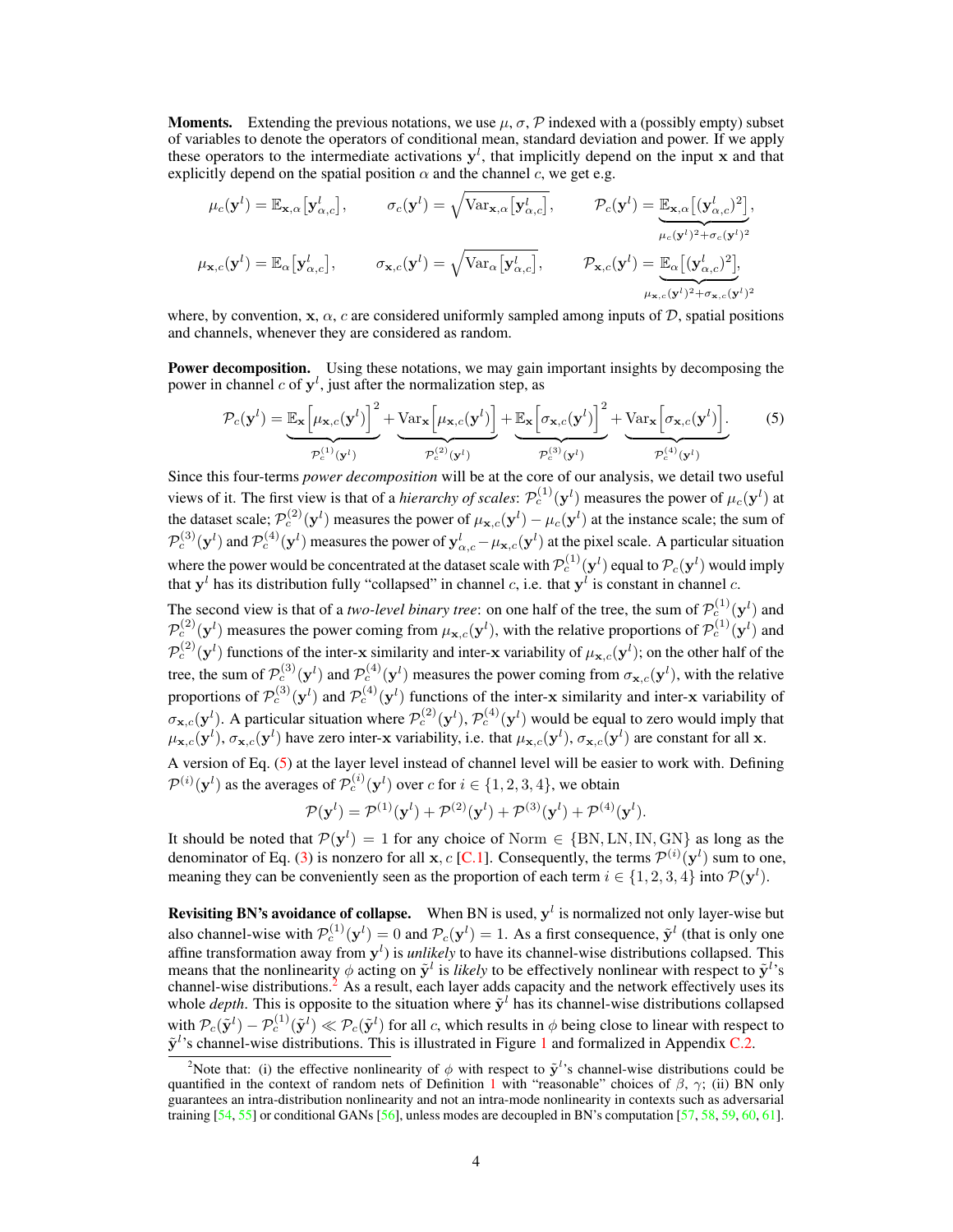<span id="page-4-1"></span>

Figure 1: **Channel-wise collapse induces channel-wise linearity**. Each subplot shows  $\phi = \text{ReLU}$ (black activation function) as well as two channel-wise distributions (blue and red distributions) positioned symmetrically around 0 with  $\frac{\mathcal{P}_c(\tilde{\mathbf{y}}^l) - \mathcal{P}_c^{(1)}(\tilde{\mathbf{y}}^l)}{\mathcal{P}_c(\tilde{\mathbf{y}}^l)} = 1, \frac{1}{2}, \frac{1}{4}, \frac{1}{8}$  for (a), (b), (c), (d), respectively. When progressing from (a) to (d), the part of the distribution corresponding to active ReLU (shaded region) becomes either overly dominant (blue distribution) or negligible (red distribution). In either case, the channel-wise distribution ends up concentrated on only one side of piece-wise linearity.

As an additional consequence,  $y^l$  is guaranteed to have its channels well balanced with equal power  $\mathcal{P}_c(\mathbf{y}^l)$  for all c. As a result, the network effectively uses its whole *width*. This is opposite to the situation where a single channel c becomes overly dominant over the others with  $\mathcal{P}_c(\mathbf{y}^l) \gg \mathcal{P}_{c'}(\mathbf{y}^l)$ for  $c \neq c'$ , which results in downstream layers only "seeing" this channel c and the network behaving as if it had a width equal to one at layer l.

**Revisiting BN's preservation of expressivity.** When BN is used,  $\mathcal{P}_c^{(1)}(\mathbf{y}^l) = 0$  implies for all c that the terms  $\mathcal{P}_c^{(2)}(\mathbf{y}^l), \mathcal{P}_c^{(3)}(\mathbf{y}^l), \mathcal{P}_c^{(4)}(\mathbf{y}^l)$  sum to one. Apart from that, BN does not impose any particular constraints on the relative proportions of each term into the sum. This means that the relative proportions of  $\mathcal{P}_c^{(i)}(\mathbf{y}^l)$  and  $\mathcal{P}^{(i)}(\mathbf{y}^l)$  for  $i \in \{2,3,4\}$  are free to evolve as naturally dictated by the task and the optimizer during learning.

This absence of constraints seems sensible. Indeed, imposing constraints on these relative proportions would *alter the expressivity*, which would not have any obvious justification in general and could even be detrimental in some cases, as we discuss in Section [4.](#page-4-0)

#### <span id="page-4-0"></span>4 Failure modes with batch-independent normalization

With our theoretical framework in hand, we now turn to showing that the prototypical batchindependent norms are subject to failures modes opposite to BN's beneficial properties.

In the case of LN, the failure mode does not manifest in an absolute sense but rather as a "soft" inductive bias, i.e. as a preference or a favoring in the hypothesis space. This "soft" inductive bias is quantified by Theorem [1](#page-4-3) in the context of networks with random model parameters.

<span id="page-4-2"></span>Definition 1 (random net). *We define a "random net" as a neural network having an input* x *sampled from the dataset* D *and implementing Eq. [\(2\)](#page-2-3), [\(3\)](#page-2-2), [\(4\)](#page-2-4) in every layer up to depth* L*, with the components of*  $\omega^l, \gamma^l, \beta^l$  at every layer  $l \in \{1, \ldots, L\}$  sampled i.i.d. from the fixed distributions  $\nu_{\boldsymbol{\omega}}, \nu_{\boldsymbol{\gamma}}, \nu_{\boldsymbol{\beta}}$  (up to a fan-in's square root scaling for  $\boldsymbol{\omega}^l$ ).

*In such networks, we assume that: (i) none of the inputs in the dataset*  $D$  *are identically zero; (ii)*  $\nu_{\omega}$ *,*  $\nu_{\beta}$ ,  $\nu_{\gamma}$  *have well-defined moments, with strictly positive associated root mean squares*  $\omega, \gamma, \beta > 0$ ; *(iii)* νω*,* ν<sup>β</sup> *are symmetric around zero.*

<span id="page-4-3"></span>**Theorem 1** (layer-normalized networks collapse (informal)). [\[D.3\]](#page--1-2) *Fix a layer*  $l \in \{1, ..., L\}$  *and*  $\nu_\omega$ ,  $\nu_\beta$ ,  $\nu_\gamma$ ,  $\bar{\mathcal{D}}$  *in Definition [1.](#page-4-2) Further suppose* Norm = LN *and suppose that the convolution of Eq. [\(2\)](#page-2-3) uses periodic boundary conditions.*

*Then for random nets of Definition [1,](#page-4-2) it holds when widths are large enough that*

<span id="page-4-4"></span>
$$
\mathcal{P}(\mathbf{y}^l) - \mathcal{P}^{(1)}(\mathbf{y}^l) \lesssim \rho^{l-1}, \qquad \mathcal{P}(\mathbf{y}^l) \simeq 1,\tag{6}
$$

*where*  $\rho \equiv \gamma^2/(\gamma^2 + \beta^2) < 1$ , and  $\leq$  and  $\simeq$  denote inequality and equality up to arbitrarily small *constants with probability arbitrarily close to 1 when*  $\min_{1 \leq k \leq l} C_k$  *is large enough.*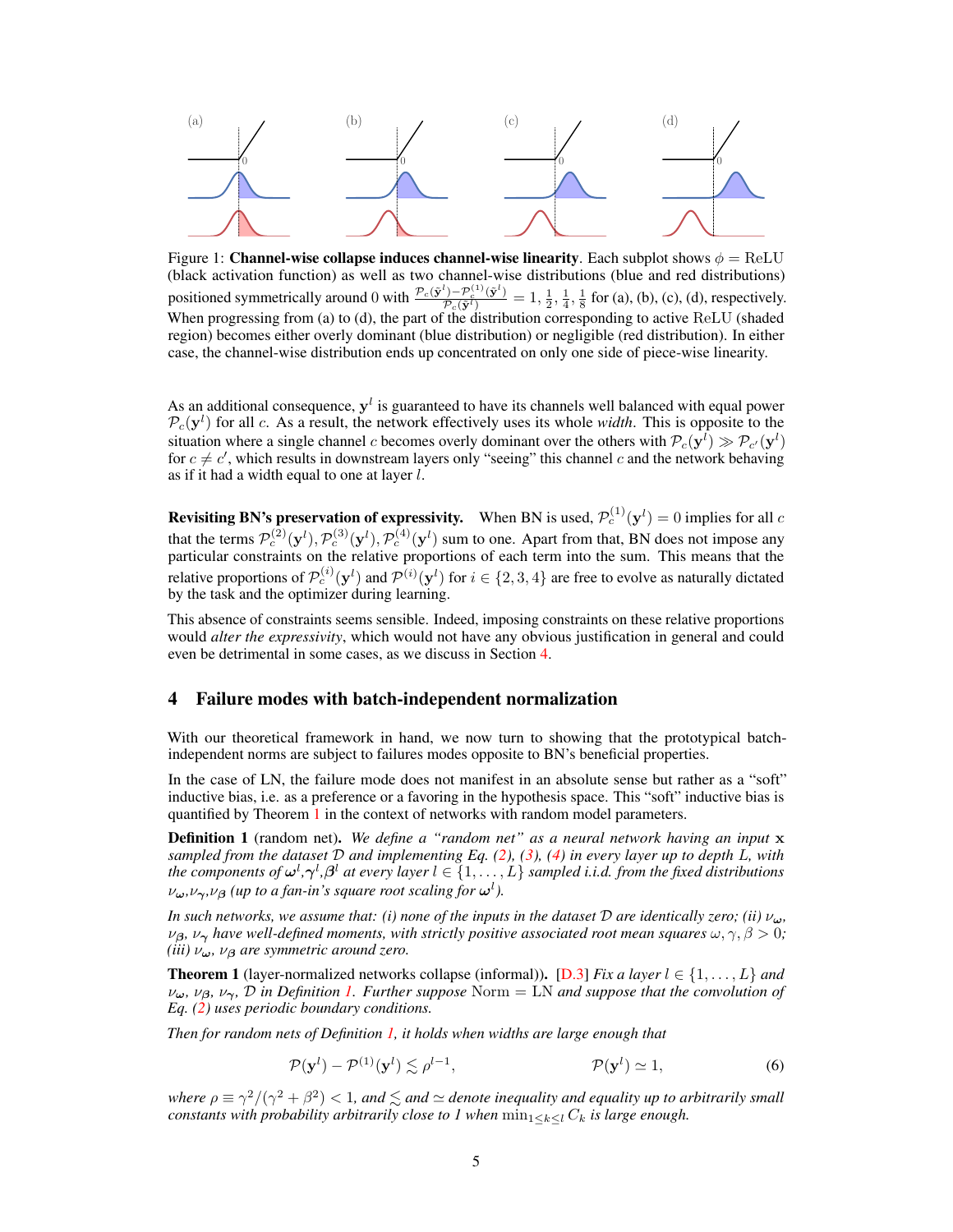**Discussion on LN's failure mode.** Theorem [1](#page-4-3) implies that, with high probability,  $y^l$  is subject to *channel-wise collapse* in deep layers ( $l \gg 1$ ) with  $\mathcal{P}(\mathbf{y}^l) - \mathcal{P}^{(1)}(\mathbf{y}^l) \ll \mathcal{P}(\mathbf{y}^l)$ . This means that  $\tilde{\mathbf{y}}^l$ (that is only one affine transformation away from  $y^l$ ) is likely to have its channel-wise distributions collapsed with  $\mathcal{P}_c(\tilde{\mathbf{y}}^l) - \mathcal{P}_c^{(1)}(\tilde{\mathbf{y}}^l) \ll \mathcal{P}_c(\tilde{\mathbf{y}}^l)$  for most c. The nonlinearity  $\phi$  acting on  $\tilde{\mathbf{y}}^l$  is then likely to be close to linear with respect to  $\tilde{y}^{l}$ 's channel-wise distributions [\[C.2\]](#page--1-1). Being close to channel-wise linear in deep layers, layer-normalized networks are unable to effectively use their whole depth.

Since the inequality  $\leq$  can be replaced by an equality  $\simeq$  in the case  $\phi =$  identity of Theorem [1](#page-4-3) [\[D.4\]](#page--1-3), the aggravation at each layer l of the upper bound of Eq.  $(6)$  does not stem from the activation function itself but rather by the preceding affine transformation. The phenomenon of channel-wise collapse - also known under the terms of "domain collapse"  $[39]$  or "elimination singularity"  $[18]$  - is therefore not only induced by a "mean-shifting" activation function such as  $\phi = \text{ReLU}$  [\[62,](#page-13-15) [20\]](#page-11-5), but also by the injection of non-centeredness through the application of the channel-wise shift parameter  $\beta^l$  at each layer l. The fact that the general case of positive homogeneous  $\phi$  is upper bounded by the case  $\phi$  = identity in Eq. [\(6\)](#page-4-4) still means that the choice  $\phi$  = ReLU can only be an aggravating factor.

Crucially, in the context of random nets of large widths,  $LN$ 's operation at each layer  $l$  does not compensate this "mean shift". This comes from the fact that LN's mean and variance statistics can be approximated by zero and a constant value independent of x, respectively. This means that LN's operation can be approximated by a layer-wise constant scaling independent of  $x^3$  $x^3$ .

The predominance of LN's failure mode in the hypothesis space — implied by its predominance in random nets — is expected to have at least two negative effects on the actual learning and final performance: (i) being expected along the training trajectory and being associated with reduced effective capacity, the failure mode is expected to cause degraded performance on the training loss; (ii) even if avoided to some extent along the training trajectory, the failure mode is still expected in the vicinity of this training trajectory, implying an ill-conditioning of the loss landscape  $[62, 64]$  $[62, 64]$  $[62, 64]$  and a prohibition of large learning rates that could have led otherwise to generalization benefits [\[65\]](#page-14-1).

After detailing LN's failure mode, we now detail IN's failure mode.

<span id="page-5-1"></span>Theorem 2 (instance-normalized networks lack variability in instance statistics). [\[E\]](#page--1-4) *Fix a layer*  $l \in \{1, \ldots, L\}$  and lift any assumptions on  $\phi$ . Further suppose Norm = IN, with Eq. [\(3\)](#page-2-2) having *nonzero denominator at layer* l *for all inputs and channels.*

*Then it holds that*

• y l *is normalized in each channel* c *with*

$$
\mathcal{P}_c^{(1)}(\mathbf{y}^l) = 0, \qquad \qquad \mathcal{P}_c(\mathbf{y}^l) = 1;
$$

• y l *lacks variability in instance statistics in each channel* c *with*

$$
\mathcal{P}_c^{(2)}(\mathbf{y}^l) = 0, \qquad \qquad \mathcal{P}_c^{(3)}(\mathbf{y}^l) = 1, \qquad \qquad \mathcal{P}_c^{(4)}(\mathbf{y}^l) = 0.
$$

**Discussion on IN's failure mode.** We see in Theorem [2](#page-5-1) that  $y^{l}$ 's power decomposition with IN is constrained to be such that  $\mathcal{P}^{(1)}(\mathbf{y}^{l}), \mathcal{P}^{(2)}(\mathbf{y}^{l}), \mathcal{P}^{(4)}(\mathbf{y}^{l}) = 0$  and  $\mathcal{P}^{(3)}(\mathbf{y}^{l}) = 1$ . While the constraints on  $\mathcal{P}^{(1)}(\tilde{\mathbf{y}}^l), \mathcal{P}^{(3)}(\tilde{\mathbf{y}}^l)$  are removed by the affine transformation between  $\mathbf{y}^l$  and  $\tilde{\mathbf{y}}^l$ , the constraints on  $\mathcal{P}^{(2)}(\tilde{\mathbf{y}}^l), \mathcal{P}^{(4)}(\tilde{\mathbf{y}}^l)$ , on the other hand, remain even after the affine transformation. These constraints on  $\mathcal{P}^{(2)}(\tilde{\mathbf{y}}^{l}), \mathcal{P}^{(4)}(\tilde{\mathbf{y}}^{l})$  translate into  $2C_l$  fixed constraints in activation space that apply to each  $\tilde{\mathbf{y}}^l \in \mathbb{R}^{H \times W \times C_l}$  associated with each choice of input x in the dataset  $\mathcal{D}$  [\[53\]](#page-13-5).

Such constraints on  $\tilde{\mathbf{y}}^l$  are symptomatic of an alteration of expressivity. They notably entail that some network mappings that can be expressed without normalization cannot be expressed with IN. One such example is the identity mapping [\[C.3\]](#page--1-5). Another such example is a network mapping that would provide in channel c through  $\tilde{y}_{\alpha,c}^l$ , just before the nonlinearity, a detector of a given concept at position  $\alpha$  in the input x. With IN, the lack of variability in instance statistics implies that the mean  $\mu_{\mathbf{x},c}(\tilde{\mathbf{y}}^l)$  and standard deviation  $\sigma_{\mathbf{x},c}(\tilde{\mathbf{y}}^l)$  of the feature map in channel c are necessarily constant for all x, equal to  $\beta_c$  and  $\gamma_c$ , respectively. This does not allow to express for some inputs x the presence of the concept at some position  $\alpha$ :  $\mu_{\mathbf{x},c}(\tilde{\mathbf{y}}^l) > 0$ ,  $\sigma_{\mathbf{x},c}(\tilde{\mathbf{y}}^l) > 0$ ; and for other inputs x the absence of the concept:  $\mu_{\mathbf{x},c}(\tilde{\mathbf{y}}^l) = 0$ ,  $\sigma_{\mathbf{x},c}(\tilde{\mathbf{y}}^l) = 0$ .

<span id="page-5-0"></span><sup>&</sup>lt;sup>3</sup>In this view, we expect layer-normalized networks to be also subject to a phenomenon of increasingly imbalanced channels with depth [\[46,](#page-12-14) [63,](#page-13-16) [48\]](#page-13-1).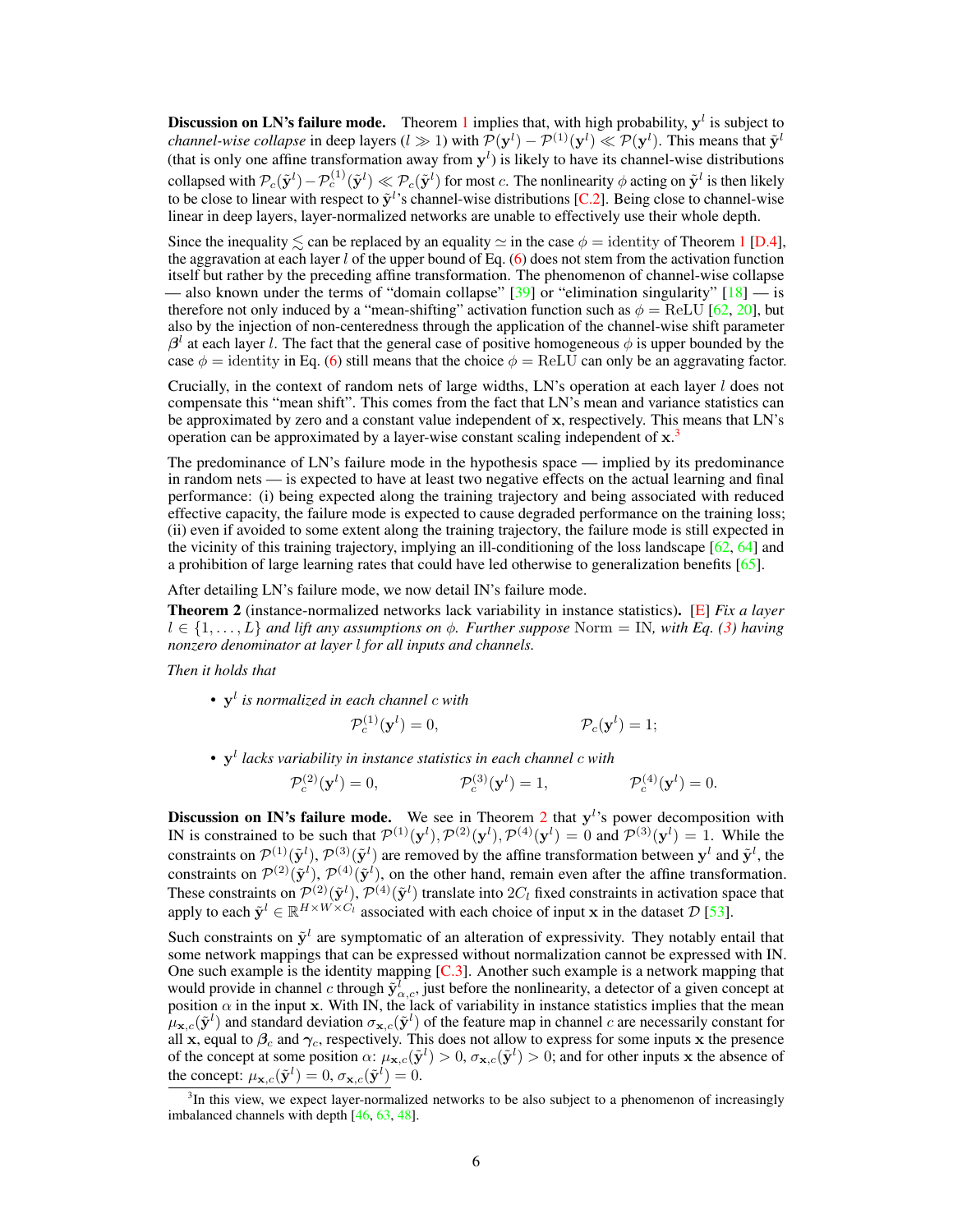<span id="page-6-0"></span>

Figure 2: "Power plots". The power decomposition of  $y^l$  is shown as a function of the depth l for BN and different batch-independent norms: IN, LN, GN, LN+PN, LN+WS. Top row: Random net of Defi-nition [1](#page-4-2) with  $\phi = \text{ReLU}$ , widths  $C_l = 1024$ , kernel sizes  $K_l = 3$ , convolutions using periodic boundary conditions and components of  $\beta^l$ ,  $\gamma^l$  sampled i.i.d. from  $\mathcal{N}(0, 0.2^2)$  and  $\mathcal{N}(1, 0.2^2)$ , respectively. Bottom row: ResNet-50 (v2) throughout 100 epochs of training on ImageNet (IN is not shown in this row due to numerical stability issues). Further experimental details are reported in Appendix [A.2.](#page--1-6)

This latter example is not just anecdotal. Indeed, it is accepted that networks trained on high-level conceptual tasks have their initial layers related to low-level features and their deep layers related to high-level concepts [\[66,](#page-14-2) [67\]](#page-14-3). This view explains the success of IN on the low-level task of style transfer with fixed "style" input, IN being then incorporated inside a generator network that only acts on the low-level features of the "content" input [\[10,](#page-10-9) [68,](#page-14-4) [69,](#page-14-5) [70\]](#page-14-6). On high-level conceptual tasks, on the other hand, this view hints at a harmful tension between IN's constraints and the requirement of instance variability to express high-level concepts in deep layers. In short, with IN not only is the expressivity altered, but the alteration of expressivity results in the exclusion of useful network mappings.

Failure modes with GN. Group Normalization is a middle ground between the two extremes of LN ( $G = 1$  group) and IN ( $G = C_l$  groups at layer l). Networks with GN are consequently affected by both failure modes of Theorem [1](#page-4-3) and Theorem [2,](#page-5-1) but to a lesser extent than networks with LN for the failure mode of Theorem [1](#page-4-3) and IN for the failure mode of Theorem [2.](#page-5-1) On the one hand, since GN becomes equivalent to a constant scaling when group sizes become large, networks with GN are likely to be subject to channel-wise collapse. On the other hand, since GN can be seen as removing a fraction — with an inverse dependence on the group size — of  $\mathcal{P}^{(2)}(\mathbf{y}^l)$ ,  $\mathcal{P}^{(4)}(\mathbf{y}^l)$  in between each layer, networks with GN are likely to lack variability in instance statistics.

The balance struck by GN between the two failure modes of LN and IN could still be beneficial, which would explain GN's superior performance in practice. It makes sense intuitively that being weakly subject to two failure modes is preferable over being strongly subject to one failure mode.

**Experimental validation.** The "power plots" of Figure [2](#page-6-0) show the power decomposition of  $y<sup>l</sup>$ as a function of the depth l in both a random net of Definition [1](#page-4-2) and ResNet-50 (v2) [\[71\]](#page-14-7) trained on ImageNet.<sup>[4](#page-6-1)</sup> Looking at the cases of BN and IN, LN, GN in these power plots, we confirm that: (i) unlike networks with BN and IN, networks with LN, and to a lesser extent GN, are subject to channel-wise collapse as depth increases (see Appendix [A.2.1](#page--1-7) for a precise verification of Theorem [1\)](#page-4-3); (ii) networks with IN, and to a lesser extent GN, lack variability in instance statistics.

<span id="page-6-1"></span> $4$ To ensure that activation steps are directly preceded by normalization steps (cf Section [5\)](#page-7-0), we always use v2 instantiations of ResNets and instantiations of ResNeXts having the same reordering of operations inside residual blocks as ResNets v2 (cf Appendix [A.1\)](#page--1-8).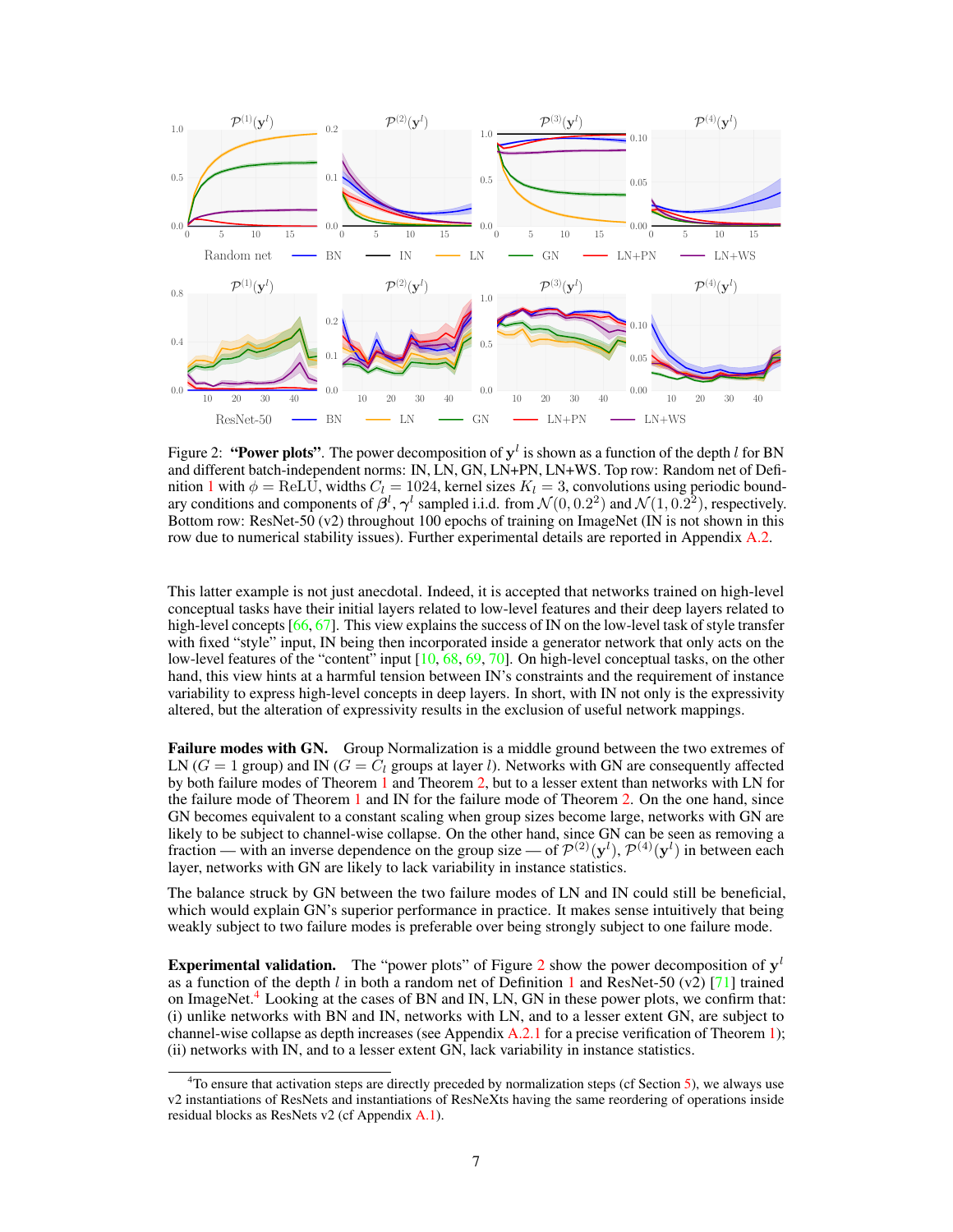## <span id="page-7-0"></span>5 Proxy Normalization

With the goal of remedying the failure modes of Section [4,](#page-4-0) we now introduce our novel technique *"Proxy Normalization" (PN)* that is at the core of our batch-independent normalization approach.

PN is incorporated into the neural network by replacing the activation step of Eq. [\(4\)](#page-2-4) by the following "proxy-normalized activation step" (cf Figure [3](#page-7-1) and the practical implementation of Appendix [B\)](#page--1-9):

$$
\tilde{\mathbf{z}}^{l} = \text{PN-Act}(\mathbf{y}^{l}), \qquad \forall \alpha, c: \quad \text{PN-Act}(\mathbf{y}^{l})_{\alpha, c} = \frac{\phi(\gamma_{c}^{l}\mathbf{y}_{\alpha, c}^{l} + \beta_{c}^{l}) - \mathbb{E}_{Y_{c}^{l}}\left[\phi(\gamma_{c}^{l}Y_{c}^{l} + \beta_{c}^{l})\right]}{\sqrt{\text{Var}_{Y_{c}^{l}}\left[\phi(\gamma_{c}^{l}Y_{c}^{l} + \beta_{c}^{l})\right] + \epsilon}}, \tag{7}
$$

where  $\epsilon \geq 0$  is a numerical stability constant and  $Y_c^l$  is a Gaussian "proxy" variable of mean  $\tilde{\beta}_c^l$  and variance  $(1 + \tilde{\gamma}_c^l)^2$  depending on the additional parameters  $\tilde{\beta}^l, \tilde{\gamma}^l \in \mathbb{R}^{C_l}$  of PN. Unless otherwise stated, we let  $\tilde{\beta}^l$ ,  $\tilde{\gamma}^l$  be nonzero but still subject to weight decay and thus close to zero. We show in Appendix [A.3.3](#page--1-10) that it is also effective to let  $\tilde{\beta}^l$ ,  $\tilde{\gamma}^l$  be strictly zero and  $Y_c^l \sim \mathcal{N}(0, 1)$ .

If we assume (as hinted by Section [4\)](#page-4-0) that only the affine transformation and the activation function  $\phi$ (i.e. the activation step) play a role in the aggravation at each layer l of channel-wise collapse and channel imbalance, then PN provides the following guarantee of channel-wise normalization.

Theorem 3 (guarantee of channel-wise normalization in proxy-normalized networks (informal)). [\[F\]](#page--1-11) *Fix a layer* l ∈ {1, . . . , L} *and lift any assumptions on* φ *and* x*'s distribution. Further suppose that the neural network implements Eq. [\(2\)](#page-2-3), [\(3\)](#page-2-2), [\(7\)](#page-7-2) at every layer up to depth L, with*  $\epsilon = 0$  *and Eq. [\(3\)](#page-2-2), [\(7\)](#page-7-2) having nonzero denominators for all layers, inputs and channels.*

Then both  $y^l$  and  $\tilde{z}^l$  at layer  $l$  are channel-wise normalized if the following conditions hold:

- (*i*)  $\tilde{\mathbf{z}}^{l-1}$  at layer  $l-1$  is channel-wise normalized;
- *(ii) The convolution and normalization steps at layer* l *do not cause any aggravation of channelwise collapse and channel imbalance;*
- (iii)  $y^l$  at layer l is channel-wise Gaussian and PN's additional parameters  $\tilde{\beta}^l$ ,  $\tilde{\gamma}^l$  are zero.

Our batch-independent approach: LN+PN or GN+PN. At this point, we crucially note that PN: (i) is batch-independent; (ii) does not cause any alteration of expressivity. *This leads us to adopt a batchindependent normalization approach that uses either LN or GN (with few groups) in the normalization step and that replaces the activation step by the proxy-normalized activation step (+PN)*. With such a choice of normalization step, we guarantee three of the benefits detailed in Table [1:](#page-2-0) "scale invariance", "control of activation scale" and "preservation of expressivity". With the proxy-normalized activation step, we finally guarantee the fourth benefit of "avoidance of collapse" without compromising any of the benefits provided by the normalization step.

Experimental validation. We confirm in Figure [2](#page-6-0) *that BN's behavior is emulated in a fully batch-independent manner with our approach, LN+PN or GN+PN*. Indeed, the power plots of networks with LN+PN resemble the power plots of networks with BN. As desired, PN remedies LN's failure mode without incurring IN's failure mode.

<span id="page-7-2"></span>

<span id="page-7-1"></span>Figure 3: Plugging PN. PN is plugged into the activation step Act to yield the proxy-normalized activation step PN-Act.

Approach strength 1: Normalizing beyond initialization. Our batch-independent approach maintains channel-wise normalization throughout training (cf Figure [2\)](#page-6-0). In contrast, many alternative approaches, either explicitly or implicitly, focus on initialization [\[21,](#page-11-6) [24,](#page-11-9) [17,](#page-11-2) [18,](#page-11-3) [49,](#page-13-2) [20,](#page-11-5) [72\]](#page-14-8). Centered Weight Normalization  $[17]$ , WS  $[18, 20, 72]$  $[18, 20, 72]$  $[18, 20, 72]$  $[18, 20, 72]$  $[18, 20, 72]$  or PreLayerNorm  $[49]$  notably rely on the implicit assumption that different channels have the same channel-wise means after the activation function  $\phi$ . While valid in networks at initialization with  $\beta^l = 0$  and  $\gamma^l = 1$  (cf Appendix [A.2.2\)](#page--1-12), this assumption becomes less valid as the affine transformation starts deviating from the identity. We see in Figure [2](#page-6-0) that networks with LN+WS are indeed less effective in maintaining channel-wise normalization, both in networks with random  $\beta^l$ ,  $\gamma^l$  (top row) and in networks considered throughout training (bottom row). Such a coarser channel-wise normalization might in turn lead to a less effective use of model capacity and a degradation of the conditioning of the loss landscape  $[62, 64]$  $[62, 64]$  $[62, 64]$ .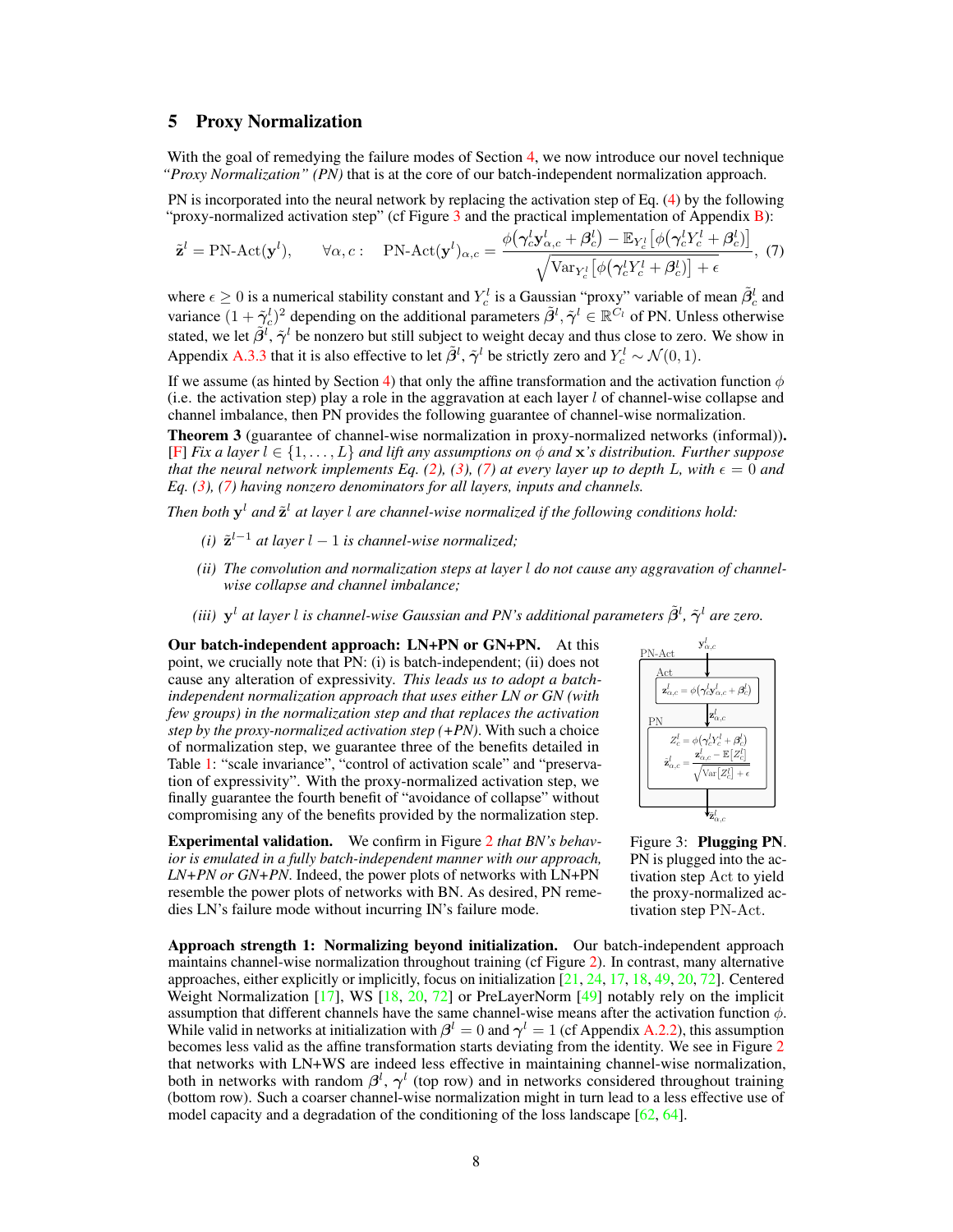Approach strength 2: Wide applicability. Our batch-independent approach matches BN with consistency across choices of model architectures, model sizes and activation functions (cf Section [6\)](#page-8-0). Its only restriction, namely that activation steps should be immediately preceded by normalization steps for  $y^l$  and its associated proxy  $Y^l$  to be at the same scale, has easy workarounds. Applicability restrictions might be more serious with alternative approaches: (i) alternative approaches involving a normalization in weight space [\[16,](#page-11-1) [17,](#page-11-2) [18,](#page-11-3) [19,](#page-11-4) [20\]](#page-11-5) might be ill-suited to architectures with less "dense" kernels such as EfficientNets  $[20]$ ; (ii) approaches involving the tracking of activation statistics  $[21, 22, 23]$  $[21, 22, 23]$  $[21, 22, 23]$  $[21, 22, 23]$  $[21, 22, 23]$  might be nontrivial to apply to residual networks  $[73, 74]$  $[73, 74]$  $[73, 74]$ ; (iii) approaches involving a change of activation function [\[24,](#page-11-9) [5,](#page-10-4) [15\]](#page-11-0) might precisely restrict the choice of activation function.

Approach strength 3: Ease of implementation. Our approach is straightforward to implement when starting from a batch-normalized network. It simply requires: (i) replacing all BN steps with LN or GN steps, and (ii) replacing all activation steps with proxy-normalized activation steps. The proxy-normalized activation steps themselves are easily implemented (cf Appendix [B\)](#page--1-9).

# <span id="page-8-0"></span>6 Results

We finally assess the practical performance of our batch-independent normalization approach. While we focus on ImageNet [\[75\]](#page-14-11) in the main text of this paper, we report in Appendix [A](#page--1-1) some additional results on CIFAR [\[76\]](#page-14-12). In Appendix [A,](#page--1-1) we also provide all the details on our experimental setup.

Choices of regularization and batch size. As mentioned in Section [2,](#page-1-1) we perform all our experiments with different degrees of regularization to disentangle normalization's effects from regularization's effects. We detail all our choices of regularization in Appendices [A.1](#page--1-8) and [A.3.4.](#page--1-13)

In terms of batch size, we set: (i) the "global batch size" in between weight updates to the same value independently of the choice of norm; (ii) the "normalization batch size" to a near-optimal value with BN. These choices enable us to be conservative when concluding on a potential advantage of our approach over BN at small batch size. Indeed, while the performance of batch-independent approaches would remain the same or slightly improve at small batch size [\[77,](#page-14-13) [65\]](#page-14-1), the performance of BN would eventually degrade due to a regularization that eventually becomes excessive  $[2, 3, 4, 5, 6, 7]$  $[2, 3, 4, 5, 6, 7]$  $[2, 3, 4, 5, 6, 7]$  $[2, 3, 4, 5, 6, 7]$  $[2, 3, 4, 5, 6, 7]$  $[2, 3, 4, 5, 6, 7]$  $[2, 3, 4, 5, 6, 7]$  $[2, 3, 4, 5, 6, 7]$  $[2, 3, 4, 5, 6, 7]$  $[2, 3, 4, 5, 6, 7]$  $[2, 3, 4, 5, 6, 7]$ .

Effect of adding PN. We start as a first experiment by analyzing the effect of adding PN on top of various norms in ResNet-50 (RN50). As visible in Table [2,](#page-8-1) PN is mostly beneficial when added on top of LN or GN with a small number of groups  $G$ . The consequence is that the optimal  $G$  shifts to lower values in GN+PN compared to GN. This confirms the view that PN's benefit lies in addressing LN's failure mode.

It is also visible in Table [2](#page-8-1) that PN does not provide noticeable benefits to BN. This confirms again the view that PN's benefit lies in addressing the problem — not present with BN — of channel-wise collapse. Importantly, since PN does not entail effects other than normalization that could artificially boost the performance, *GN+PN can be compared in a fair way to BN when assessing the effectiveness of normalization*. <span id="page-8-1"></span>Table 2: Effect of adding PN. ResNet-50 is trained on ImageNet with BN and LN, GN, GN+WS with  $G$  groups, either without or with PN added on top (plain vs. PN). Results are formatted as X / Y with  $X, Y$  the validation accuracies  $(\%)$  without and with extra regularization, respectively.

|           |    | <b>RN50</b> |           |  |
|-----------|----|-------------|-----------|--|
|           | G  | plain       | $+PN$     |  |
| ΒN        |    | 76.3/75.8   | 76.2/76.0 |  |
| LN        | 1  | 74.5/74.6   | 75.9/76.5 |  |
| <b>GN</b> | 8  | 75.4/75.4   | 76.3/76.7 |  |
| <b>GN</b> | 32 | 75.4/75.3   | 75.8/76.1 |  |
| $GN+WS$   | 8  | 76.6/76.7   | 76.8/77.1 |  |

This is unlike WS which has been shown to improve BN's performance [\[18\]](#page-11-3). In our results of Table [2,](#page-8-1) the high performance of GN+WS without extra regularization and the fact that PN still provides benefits to GN+WS suggests that: (i) on top of its normalization benefits, WS induces a form of regularization; (ii) GN+WS is still not fully optimal in terms of normalization.

GN+PN vs. BN. Next, we turn to comparing the performance of our batch-independent approach, GN+PN, to that of BN across a broad range of models trained on ImageNet. As visible in Figure [4](#page-9-0) and Tables [3,](#page-9-1) [4,](#page-9-2) GN+PN outperforms BN in ResNet-50 (RN50) and ResNet-101 (RN101) [\[71\]](#page-14-7), matches BN in ResNeXt-50 (RNX50) and ResNeXt-101 (RNX101) [\[78\]](#page-14-14), and matches BN in EfficientNet-B0 (EN-B0) and EfficientNet-B2 (EN-B2), both in the original variant with depthwise convolutions and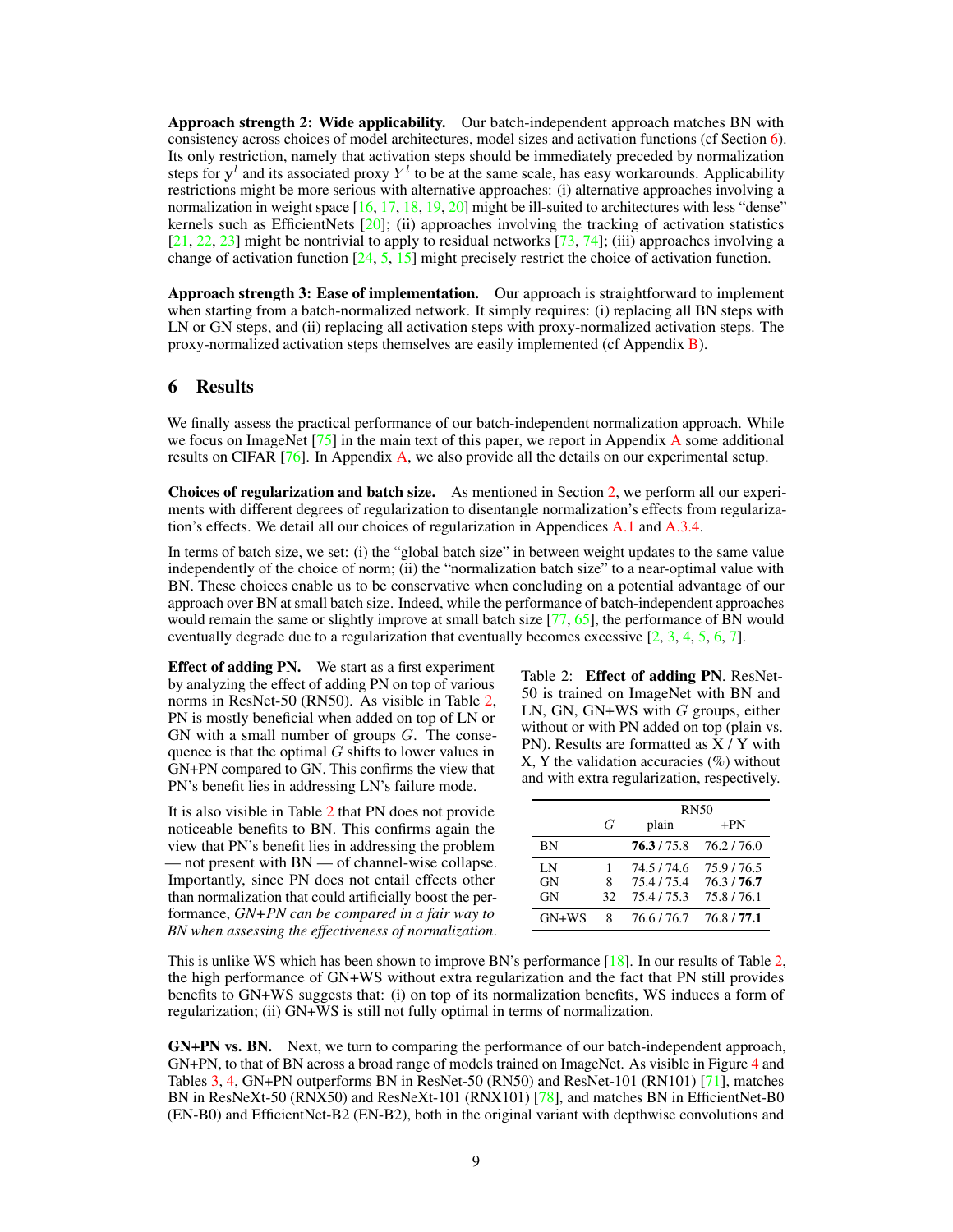expansion ratio of  $\frac{52}{2}$  and in an approximately parameter-preserving variant (cf Appendix [A.1\)](#page--1-8) with group convolutions of group size 16 and expansion ratio of 4 [\[79\]](#page-14-15). *In short, our batch-independent normalization approach, GN+PN, matches BN not only in behavior but also in performance.*

With regard to matching BN's performance with alternative norms, various positive results have been reported in ResNets and ResNeXts  $[8, 7, 12, 13, 15, 20, 36]$  $[8, 7, 12, 13, 15, 20, 36]$  $[8, 7, 12, 13, 15, 20, 36]$  $[8, 7, 12, 13, 15, 20, 36]$  $[8, 7, 12, 13, 15, 20, 36]$  $[8, 7, 12, 13, 15, 20, 36]$  $[8, 7, 12, 13, 15, 20, 36]$  $[8, 7, 12, 13, 15, 20, 36]$  $[8, 7, 12, 13, 15, 20, 36]$  $[8, 7, 12, 13, 15, 20, 36]$  $[8, 7, 12, 13, 15, 20, 36]$  $[8, 7, 12, 13, 15, 20, 36]$  $[8, 7, 12, 13, 15, 20, 36]$  but only a limited number in EfficientNets [\[15\]](#page-11-0). In EfficientNets, we are notably not aware of any other work showing that BN's performance can be matched with a batch-independent approach. As a confirmation, we assess the performance of various existing batch-independent approaches: GN [\[3\]](#page-10-2), GN+WS [\[18\]](#page-11-3), Evo-S0 [\[15\]](#page-11-0), FRN+TLU [\[80,](#page-14-16) [5\]](#page-10-4). Unlike GN+PN, none of these approaches is found in Table [4](#page-9-2) to match BN with consistency.

**Normalization and regularization.** Our results suggest that while an efficient normalization is not sufficient in itself to achieve good performance on ImageNet, it is still a necessary condition, together with regularization. In our results, it is always with extra regularization that GN+PN yields the most benefits. Importantly, the fact that GN+PN consistently leads to large improvements in training accuracy (cf Appendix [A.3.2\)](#page--1-14) suggests that *additional benefits would be obtained on larger datasets without the requirement of relying on regularization* [\[81,](#page-15-0) [72\]](#page-14-8).



<span id="page-9-0"></span>Figure 4: BN vs. GN, GN+PN. Validation accuracies (%) of ResNets, ResNeXts and Efficient-Nets trained on ImageNet with BN and GN, GN+PN, without and with extra regularization. Efficient-Nets are considered in the variant with group convolutions [\[79\]](#page-14-15).

<span id="page-9-1"></span>Table 3: BN vs. GN, GN+PN. ResNets and ResNeXts are trained on ImageNet with BN and GN, GN+PN. Results are formatted as in Table [2.](#page-8-1)

|                      | RN50      | <b>RN101</b>                               | <b>RNX50</b>             | <b>RNX101</b>            |
|----------------------|-----------|--------------------------------------------|--------------------------|--------------------------|
| <b>BN</b>            |           | 76.3/75.8 77.9/78.0                        | 77.6/77.2                | 78.7/78.9                |
| <b>GN</b><br>$GN+PN$ | 75.4/75.3 | 77.0 / 77.4<br>$76.3 / 76.7$ $77.6 / 78.6$ | 76.2/76.6<br>76.7 / 77.8 | 77.4/78.1<br>77.7 / 79.0 |

<span id="page-9-2"></span>Table 4: BN vs. batch-independent approaches. Efficient-Nets are trained on ImageNet with BN and various batchindependent approaches. Results are formatted as in Table [2.](#page-8-1)

|                                                 | depthwise convs $[52]$                                        |                                                               | group convs $[79]$                                            |                                                               |
|-------------------------------------------------|---------------------------------------------------------------|---------------------------------------------------------------|---------------------------------------------------------------|---------------------------------------------------------------|
|                                                 | $EN-B0$                                                       | $EN-B2$                                                       | $EN-B0$                                                       | $EN-B2$                                                       |
| BN                                              | 76.9/77.2                                                     | 79.4 / 80.0                                                   | 76.8/76.7                                                     | 79.5/79.7                                                     |
| GN<br>$GN+PN$<br>$Evo-S0$<br>$GN+WS$<br>FRN+TLU | 76.2/76.2<br>76.8/77.0<br>75.8/75.8<br>74.2/74.1<br>75.7/75.7 | 78.9/79.4<br>79.3/80.0<br>78.5/78.7<br>77.8/77.8<br>78.4/78.8 | 76.2/76.2<br>76.7/76.8<br>76.2/76.5<br>76.2/76.3<br>74.9/75.1 | 79.0/79.6<br>79.3/80.1<br>78.9/79.6<br>79.2/79.4<br>78.2/78.6 |

### 7 Summary and broader impact

We have introduced a novel framework to finely characterize the various neural network properties affected by the choice of normalization. Using this framework, we have shown that while BN's beneficial properties are not retained when solely using the prototypical batch-independent norms, they are retained when combining some of these norms with the technique hereby introduced of Proxy Normalization. We have demonstrated on an extensive set of experiments that our batch-independent normalization approach consistently matches BN in both behavior and performance.

The main implications of this work could stem from the unlocked possibility to retain BN's normalization benefits while removing batch dependence. Firstly, our approach could be used to retain BN's normalization benefits while alleviating the burden of large activation memory stemming from BN's requirement of sufficiently large batch sizes. This is expected to be important in memory-intensive applications such as object detection or image segmentation, but also when using A.I. accelerators that leverage local memory to provide extra acceleration and energy savings in exchange for tighter memory constraints. Secondly, our approach could be used to retain BN's normalization benefits while avoiding BN's regularization when the latter is detrimental. As discussed in Section [6,](#page-8-0) this is expected to be important in the context — that will likely be prevalent in the future — of large datasets.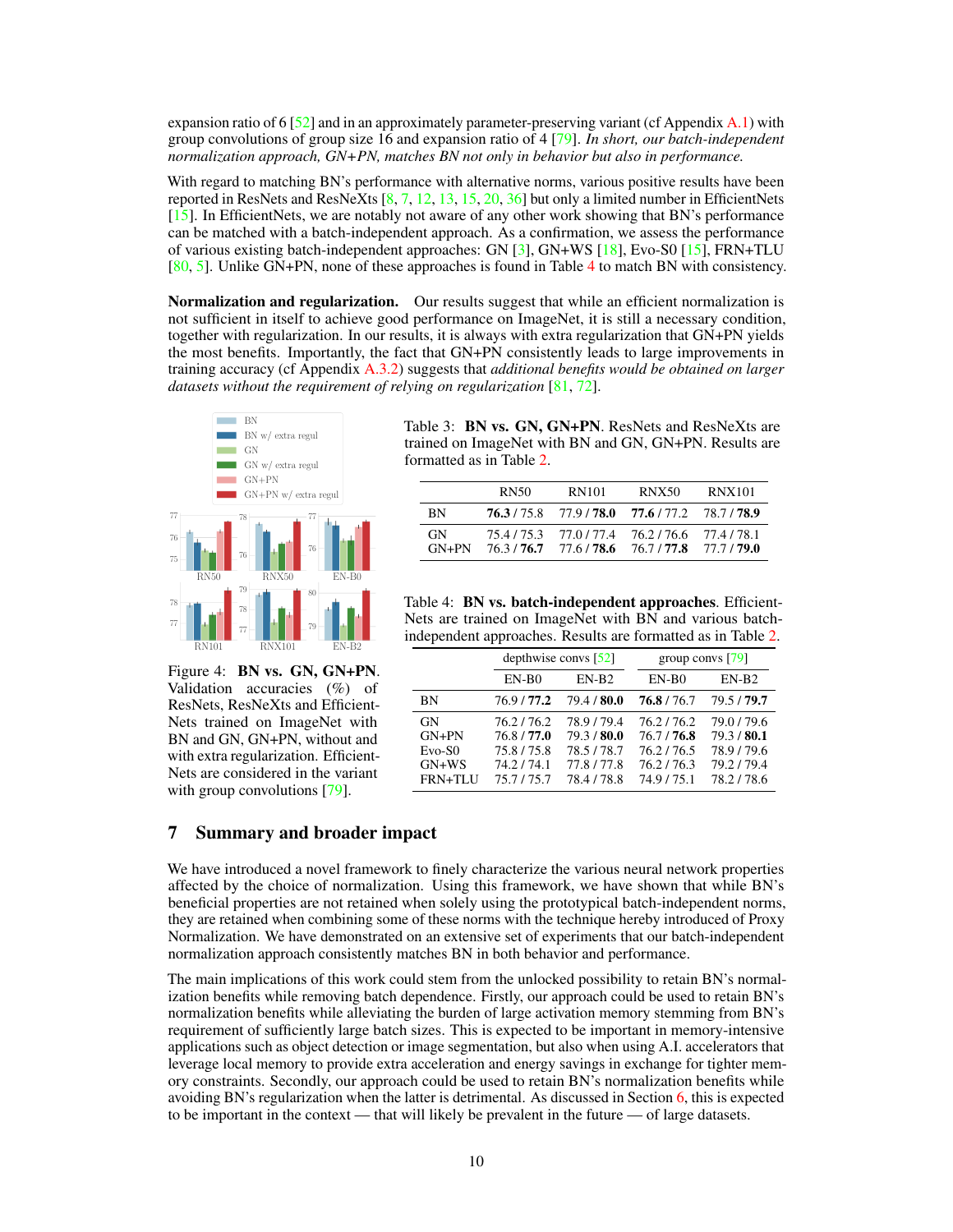#### Acknowledgments and Disclosure of Funding

We are thankful to Simon Knowles, Luke Hudlass-Galley, Luke Prince, Alexandros Koliousis, Anastasia Dietrich and the wider research team at Graphcore for the useful discussions and feedbacks. We are also thankful to the anonymous reviewers for their insightful comments that helped improve the paper.

#### References

- <span id="page-10-0"></span>[1] Sergey Ioffe and Christian Szegedy. Batch normalization: Accelerating deep network training by reducing internal covariate shift. In *32nd International Conference on Machine Learning, ICML 2015*, pages 448–456, 2015.
- <span id="page-10-1"></span>[2] Sergey Ioffe. Batch renormalization: Towards reducing minibatch dependence in batchnormalized models. In *Advances in Neural Information Processing Systems 30: Annual Conference on Neural Information Processing Systems 2017*, pages 1945–1953, 2017.
- <span id="page-10-2"></span>[3] Yuxin Wu and Kaiming He. Group normalization. In *Computer Vision - ECCV 2018 - 15th European Conference, Proceedings, Part XIII*, pages 3–19, 2018.
- <span id="page-10-3"></span>[4] Chris Ying, Sameer Kumar, Dehao Chen, Tao Wang, and Youlong Cheng. Image classification at supercomputer scale. *CoRR*, abs/1811.06992, 2018.
- <span id="page-10-4"></span>[5] Saurabh Singh and Shankar Krishnan. Filter response normalization layer: Eliminating batch dependence in the training of deep neural networks. In *2020 IEEE/CVF Conference on Computer Vision and Pattern Recognition, CVPR 2020*, pages 11234–11243, 2020.
- <span id="page-10-5"></span>[6] Cecilia Summers and Michael J. Dinneen. Four things everyone should know to improve batch normalization. In *8th International Conference on Learning Representations, ICLR 2020*, 2020.
- <span id="page-10-6"></span>[7] Junjie Yan, Ruosi Wan, Xiangyu Zhang, Wei Zhang, Yichen Wei, and Jian Sun. Towards stabilizing batch statistics in backward propagation of batch normalization. In *8th International Conference on Learning Representations, ICLR 2020*, 2020.
- <span id="page-10-7"></span>[8] Vitaliy Chiley, Ilya Sharapov, Atli Kosson, Urs Köster, Ryan Reece, Sofia Samaniego de la Fuente, Vishal Subbiah, and Michael James. Online normalization for training neural networks. In *Advances in Neural Information Processing Systems 32: Annual Conference on Neural Information Processing Systems 2019, NeurIPS 2019*, pages 8431–8441, 2019.
- <span id="page-10-8"></span>[9] Lei Jimmy Ba, Jamie Ryan Kiros, and Geoffrey E. Hinton. Layer normalization. *CoRR*, abs/1607.06450, 2016.
- <span id="page-10-9"></span>[10] Dmitry Ulyanov, Andrea Vedaldi, and Victor S. Lempitsky. Instance normalization: The missing ingredient for fast stylization. *CoRR*, abs/1607.08022, 2016.
- <span id="page-10-10"></span>[11] Mengye Ren, Renjie Liao, Raquel Urtasun, Fabian H. Sinz, and Richard S. Zemel. Normalizing the normalizers: Comparing and extending network normalization schemes. In *5th International Conference on Learning Representations, ICLR 2017, Conference Track Proceedings*, 2017.
- <span id="page-10-11"></span>[12] Ping Luo, Jiamin Ren, Zhanglin Peng, Ruimao Zhang, and Jingyu Li. Differentiable learningto-normalize via switchable normalization. In *7th International Conference on Learning Representations, ICLR 2019*, 2019.
- <span id="page-10-12"></span>[13] Ping Luo, Zhanglin Peng, Wenqi Shao, Ruimao Zhang, Jiamin Ren, and Lingyun Wu. Differentiable dynamic normalization for learning deep representation. In *Proceedings of the 36th International Conference on Machine Learning, ICML 2019*, volume 97 of *Proceedings of Machine Learning Research*, pages 4203–4211, 2019.
- <span id="page-10-13"></span>[14] Biao Zhang and Rico Sennrich. Root mean square layer normalization. In *Advances in Neural Information Processing Systems 32: Annual Conference on Neural Information Processing Systems 2019, NeurIPS 2019*, pages 12360–12371, 2019.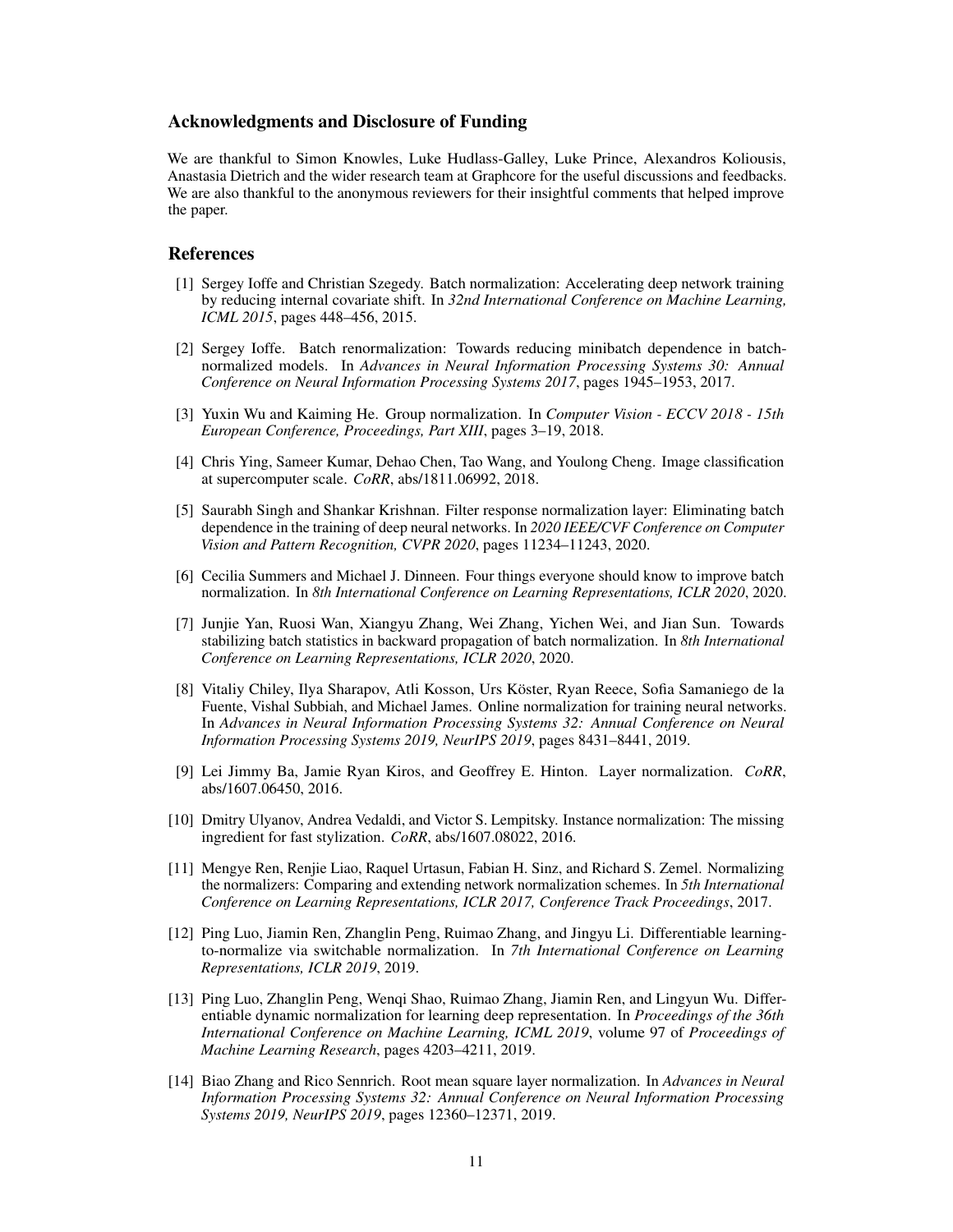- <span id="page-11-0"></span>[15] Hanxiao Liu, Andy Brock, Karen Simonyan, and Quoc Le. Evolving normalization-activation layers. In *Advances in Neural Information Processing Systems 33: Annual Conference on Neural Information Processing Systems 2020, NeurIPS 2020*, 2020.
- <span id="page-11-1"></span>[16] Tim Salimans and Diederik P. Kingma. Weight normalization: A simple reparameterization to accelerate training of deep neural networks. In *Advances in Neural Information Processing Systems 29: Annual Conference on Neural Information Processing Systems 2016*, page 901, 2016.
- <span id="page-11-2"></span>[17] Lei Huang, Xianglong Liu, Yang Liu, Bo Lang, and Dacheng Tao. Centered weight normalization in accelerating training of deep neural networks. In *IEEE International Conference on Computer Vision, ICCV 2017*, pages 2822–2830, 2017.
- <span id="page-11-3"></span>[18] Siyuan Qiao, Huiyu Wang, Chenxi Liu, Wei Shen, and Alan L. Yuille. Weight standardization. *CoRR*, abs/1903.10520, 2019.
- <span id="page-11-4"></span>[19] Brendan Ruff, Taylor Beck, and Joscha Bach. Mean shift rejection: Training deep neural networks without minibatch statistics or normalization. *CoRR*, abs/1911.13173, 2019.
- <span id="page-11-5"></span>[20] Andrew Brock, Soham De, and Samuel L. Smith. Characterizing signal propagation to close the performance gap in unnormalized ResNets. In *9th International Conference on Learning Representations, ICLR 2021*, 2021.
- <span id="page-11-6"></span>[21] Devansh Arpit, Yingbo Zhou, Bhargava Urala Kota, and Venu Govindaraju. Normalization propagation: A parametric technique for removing internal covariate shift in deep networks. In *Proceedings of the 33nd International Conference on Machine Learning, ICML 2016*, volume 48 of *JMLR Workshop and Conference Proceedings*, pages 1168–1176, 2016.
- <span id="page-11-7"></span>[22] César Laurent, Nicolas Ballas, and Pascal Vincent. Recurrent normalization propagation. In *5th International Conference on Learning Representations, ICLR 2017, Workshop Track Proceedings*, 2017.
- <span id="page-11-8"></span>[23] Alexander Shekhovtsov and Boris Flach. Normalization of neural networks using analytic variance propagation. *CoRR*, abs/1803.10560, 2018.
- <span id="page-11-9"></span>[24] Günter Klambauer, Thomas Unterthiner, Andreas Mayr, and Sepp Hochreiter. Self-normalizing neural networks. In *Advances in Neural Information Processing Systems 30: Annual Conference on Neural Information Processing Systems 2017*, pages 971–980, 2017.
- <span id="page-11-10"></span>[25] Twan van Laarhoven. L2 regularization versus batch and weight normalization. *CoRR*, abs/1706.05350, 2017.
- <span id="page-11-11"></span>[26] Sanjeev Arora, Zhiyuan Li, and Kaifeng Lyu. Theoretical analysis of auto rate-tuning by batch normalization. In *7th International Conference on Learning Representations, ICLR 2019*, 2019.
- <span id="page-11-12"></span>[27] Elad Hoffer, Ron Banner, Itay Golan, and Daniel Soudry. Norm matters: efficient and accurate normalization schemes in deep networks. In *Advances in Neural Information Processing Systems 31: Annual Conference on Neural Information Processing Systems 2018, NeurIPS 2018*, pages 2164–2174, 2018.
- <span id="page-11-13"></span>[28] Zhiyuan Li and Sanjeev Arora. An exponential learning rate schedule for deep learning. In *8th International Conference on Learning Representations, ICLR 2020*, 2020.
- <span id="page-11-14"></span>[29] Guodong Zhang, Chaoqi Wang, Bowen Xu, and Roger B. Grosse. Three mechanisms of weight decay regularization. In *7th International Conference on Learning Representations, ICLR 2019*, 2019.
- <span id="page-11-15"></span>[30] Ruosi Wan, Zhanxing Zhu, Xiangyu Zhang, and Jian Sun. Spherical motion dynamics of deep neural networks with batch normalization and weight decay. *CoRR*, abs/2006.08419, 2020.
- <span id="page-11-16"></span>[31] Minhyung Cho and Jaehyung Lee. Riemannian approach to batch normalization. In *Advances in Neural Information Processing Systems 30: Annual Conference on Neural Information Processing Systems 2017*, pages 5225–5235, 2017.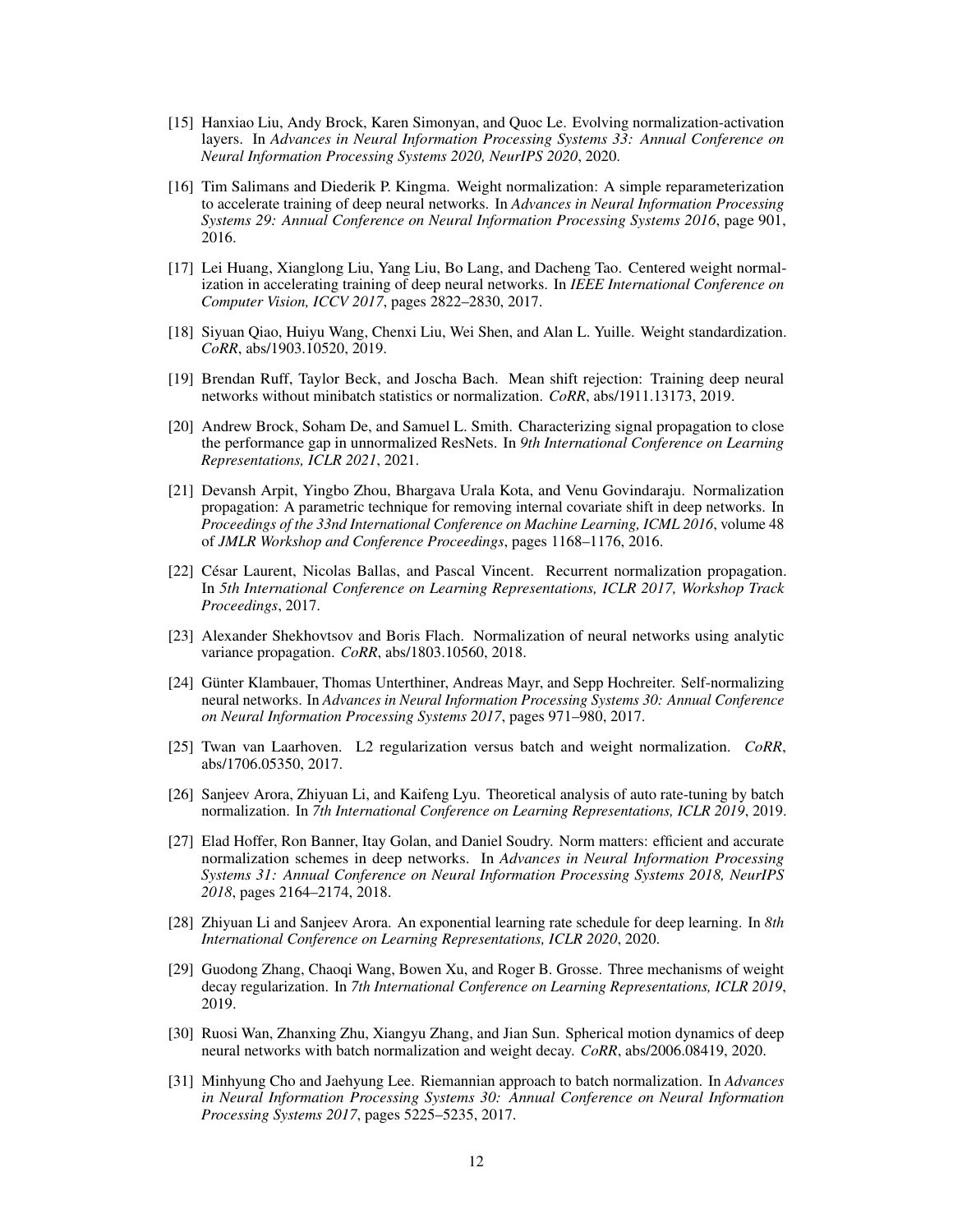- <span id="page-12-0"></span>[32] Jonas Moritz Kohler, Hadi Daneshmand, Aurélien Lucchi, Thomas Hofmann, Ming Zhou, and Klaus Neymeyr. Exponential convergence rates for batch normalization: The power of length-direction decoupling in non-convex optimization. In *The 22nd International Conference on Artificial Intelligence and Statistics, AISTATS 2019*, volume 89 of *Proceedings of Machine Learning Research*, pages 806–815, 2019.
- <span id="page-12-1"></span>[33] Boris Hanin and David Rolnick. How to start training: The effect of initialization and architecture. In *Advances in Neural Information Processing Systems 31: Annual Conference on Neural Information Processing Systems 2018, NeurIPS 2018*, pages 569–579, 2018.
- <span id="page-12-2"></span>[34] Hongyi Zhang, Yann N. Dauphin, and Tengyu Ma. Fixup initialization: Residual learning without normalization. In *7th International Conference on Learning Representations, ICLR 2019*, 2019.
- <span id="page-12-3"></span>[35] Soham De and Samuel L. Smith. Batch normalization biases residual blocks towards the identity function in deep networks. In *Advances in Neural Information Processing Systems 33: Annual Conference on Neural Information Processing Systems 2020, NeurIPS 2020*, 2020.
- <span id="page-12-4"></span>[36] Jie Shao, Kai Hu, Changhu Wang, Xiangyang Xue, and Bhiksha Raj. Is normalization indispensable for training deep neural network? In *Advances in Neural Information Processing Systems 33: Annual Conference on Neural Information Processing Systems 2020, NeurIPS 2020*, 2020.
- <span id="page-12-5"></span>[37] Ekdeep Singh Lubana, Robert P. Dick, and Hidenori Tanaka. Beyond batchnorm: Towards a general understanding of normalization in deep learning. *CoRR*, abs/2106.05956, 2021.
- <span id="page-12-6"></span>[38] Andreas Veit, Michael J. Wilber, and Serge J. Belongie. Residual networks behave like ensembles of relatively shallow networks. In *Advances in Neural Information Processing Systems 29: Annual Conference on Neural Information Processing Systems 2016*, pages 550– 558, 2016.
- <span id="page-12-7"></span>[39] George Philipp, Dawn Song, and Jaime G. Carbonell. Gradients explode - deep networks are shallow - ResNet explained. In *6th International Conference on Learning Representations, ICLR 2018, Workshop Track Proceedings*, 2018.
- <span id="page-12-8"></span>[40] Greg Yang, Jeffrey Pennington, Vinay Rao, Jascha Sohl-Dickstein, and Samuel S. Schoenholz. A mean field theory of batch normalization. In *7th International Conference on Learning Representations, ICLR 2019*, 2019.
- <span id="page-12-9"></span>[41] Antoine Labatie. Characterizing well-behaved vs. pathological deep neural networks. In *Proceedings of the 36th International Conference on Machine Learning, ICML 2019*, volume 97 of *Proceedings of Machine Learning Research*, pages 3611–3621, 2019.
- <span id="page-12-10"></span>[42] Angus Galloway, Anna Golubeva, Thomas Tanay, Medhat Moussa, and Graham W. Taylor. Batch normalization is a cause of adversarial vulnerability. *CoRR*, abs/1905.02161, 2019.
- <span id="page-12-11"></span>[43] Mattias Teye, Hossein Azizpour, and Kevin Smith. Bayesian uncertainty estimation for batch normalized deep networks. In *Proceedings of the 35th International Conference on Machine Learning, ICML 2018*, volume 80 of *Proceedings of Machine Learning Research*, pages 4914– 4923, 2018.
- <span id="page-12-12"></span>[44] Alexander Shekhovtsov and Boris Flach. Stochastic normalizations as Bayesian learning. In *Computer Vision - ACCV 2018 - 14th Asian Conference on Computer Vision, Revised Selected Papers, Part II*, volume 11362 of *Lecture Notes in Computer Science*, pages 463–479, 2018.
- <span id="page-12-13"></span>[45] Ping Luo, Xinjiang Wang, Wenqi Shao, and Zhanglin Peng. Towards understanding regularization in batch normalization. In *7th International Conference on Learning Representations, ICLR 2019*, 2019.
- <span id="page-12-14"></span>[46] Johan Bjorck, Carla P. Gomes, Bart Selman, and Kilian Q. Weinberger. Understanding batch normalization. In *Advances in Neural Information Processing Systems 31: Annual Conference on Neural Information Processing Systems 2018, NeurIPS 2018*, pages 7705–7716, 2018.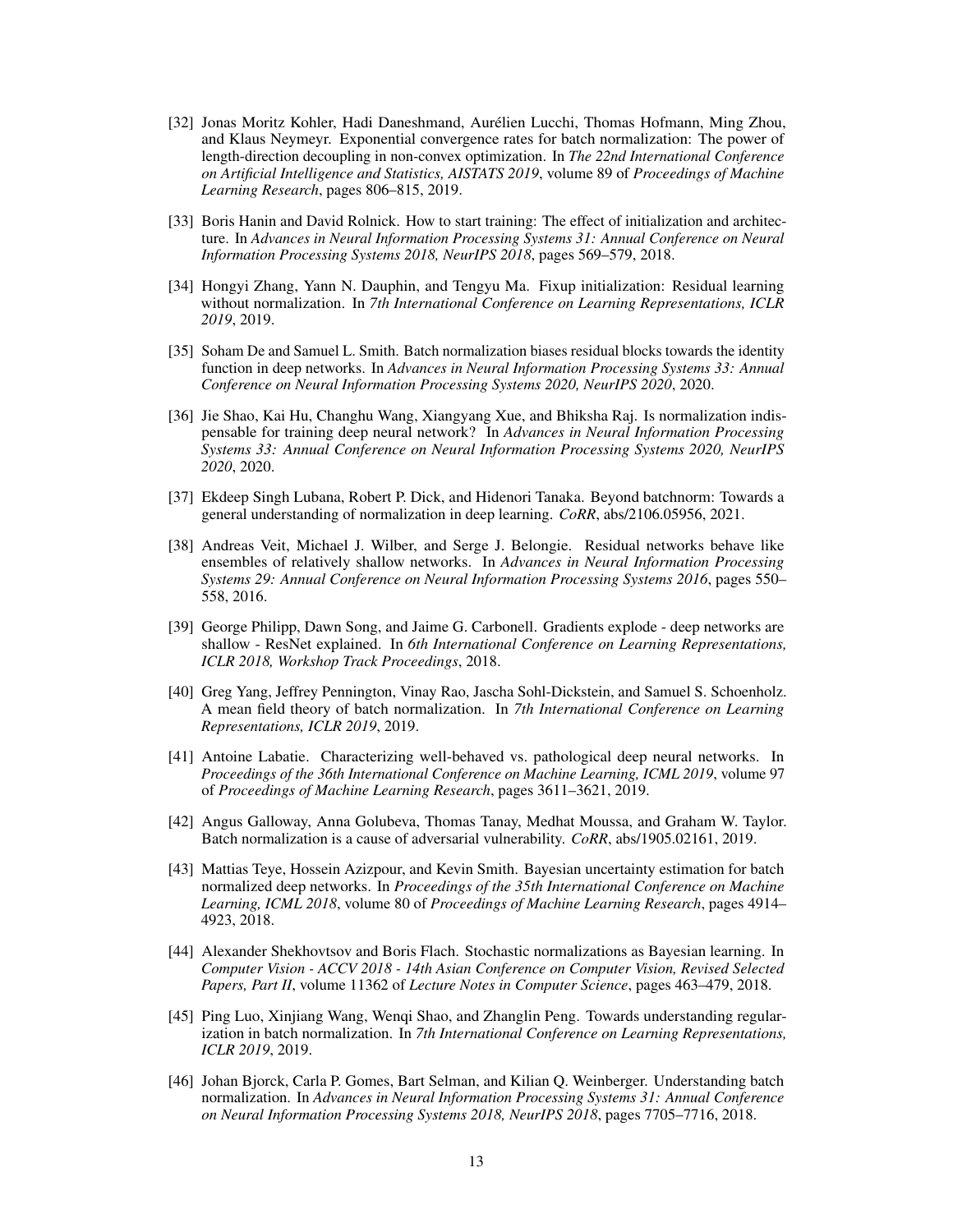- <span id="page-13-0"></span>[47] Arthur Jacot, Franck Gabriel, and Clément Hongler. Freeze and chaos for DNNs: an NTK view of batch normalization, checkerboard and boundary effects. *CoRR*, abs/1907.05715, 2019.
- <span id="page-13-1"></span>[48] Hadi Daneshmand, Jonas Moritz Kohler, Francis R. Bach, Thomas Hofmann, and Aurélien Lucchi. Batch normalization provably avoids ranks collapse for randomly initialised deep networks. In *Advances in Neural Information Processing Systems 33: Annual Conference on Neural Information Processing Systems 2020, NeurIPS 2020*, 2020.
- <span id="page-13-2"></span>[49] Vinay Rao and Jascha Sohl-Dickstein. Is batch norm unique? An empirical investigation and prescription to emulate the best properties of common normalizers without batch dependence. *CoRR*, abs/2010.10687, 2020.
- <span id="page-13-3"></span>[50] Boris Hanin and David Rolnick. Complexity of linear regions in deep networks. In *Proceedings of the 36th International Conference on Machine Learning, ICML 2019*, volume 97 of *Proceedings of Machine Learning Research*, pages 2596–2604, 2019.
- <span id="page-13-4"></span>[51] Boris Hanin and David Rolnick. Deep relu networks have surprisingly few activation patterns. In *Advances in Neural Information Processing Systems 32: Annual Conference on Neural Information Processing Systems 2019, NeurIPS 2019*, pages 359–368, 2019.
- <span id="page-13-6"></span>[52] Mingxing Tan and Quoc V. Le. EfficientNet: Rethinking model scaling for convolutional neural networks. In *Proceedings of the 36th International Conference on Machine Learning, ICML 2019*, volume 97 of *Proceedings of Machine Learning Research*, pages 6105–6114, 2019.
- <span id="page-13-5"></span>[53] Lei Huang, Yi Zhou, Li Liu, Fan Zhu, and Ling Shao. Group whitening: Balancing learning efficiency and representational capacity. In *IEEE Conference on Computer Vision and Pattern Recognition, CVPR 2021*, pages 9512–9521, 2021.
- <span id="page-13-7"></span>[54] Cihang Xie, Mingxing Tan, Boqing Gong, Jiang Wang, Alan L. Yuille, and Quoc V. Le. Adversarial examples improve image recognition. In *2020 IEEE/CVF Conference on Computer Vision and Pattern Recognition, CVPR 2020*, pages 816–825, 2020.
- <span id="page-13-8"></span>[55] Cihang Xie and Alan L. Yuille. Intriguing properties of adversarial training at scale. In *8th International Conference on Learning Representations, ICLR 2020*, 2020.
- <span id="page-13-9"></span>[56] Takeru Miyato and Masanori Koyama. cGANs with projection discriminator. In *6th International Conference on Learning Representations, ICLR 2018, Conference Track Proceedings*, 2018.
- <span id="page-13-10"></span>[57] Harm de Vries, Florian Strub, Jérémie Mary, Hugo Larochelle, Olivier Pietquin, and Aaron C. Courville. Modulating early visual processing by language. In *Advances in Neural Information Processing Systems 30: Annual Conference on Neural Information Processing Systems 2017*, pages 6594–6604, 2017.
- <span id="page-13-11"></span>[58] Lucas Deecke, Iain Murray, and Hakan Bilen. Mode normalization. In *7th International Conference on Learning Representations, ICLR 2019*, 2019.
- <span id="page-13-12"></span>[59] Ximei Wang, Ying Jin, Mingsheng Long, Jianmin Wang, and Michael I. Jordan. Transferable normalization: Towards improving transferability of deep neural networks. In *Advances in Neural Information Processing Systems 32: Annual Conference on Neural Information Processing Systems 2019, NeurIPS 2019*, pages 1951–1961, 2019.
- <span id="page-13-13"></span>[60] Woong-Gi Chang, Tackgeun You, Seonguk Seo, Suha Kwak, and Bohyung Han. Domainspecific batch normalization for unsupervised domain adaptation. In *IEEE Conference on Computer Vision and Pattern Recognition, CVPR 2019*, pages 7354–7362, 2019.
- <span id="page-13-14"></span>[61] Yuxin Wu and Justin Johnson. Rethinking "batch" in batchnorm. *CoRR*, abs/2105.07576, 2021.
- <span id="page-13-15"></span>[62] David Page. How to train your ResNet 7: Batch norm, 2019.
- <span id="page-13-16"></span>[63] Jeffrey Pennington and Pratik Worah. Nonlinear random matrix theory for deep learning. In *Advances in Neural Information Processing Systems 30: Annual Conference on Neural Information Processing Systems 2017*, pages 2637–2646, 2017.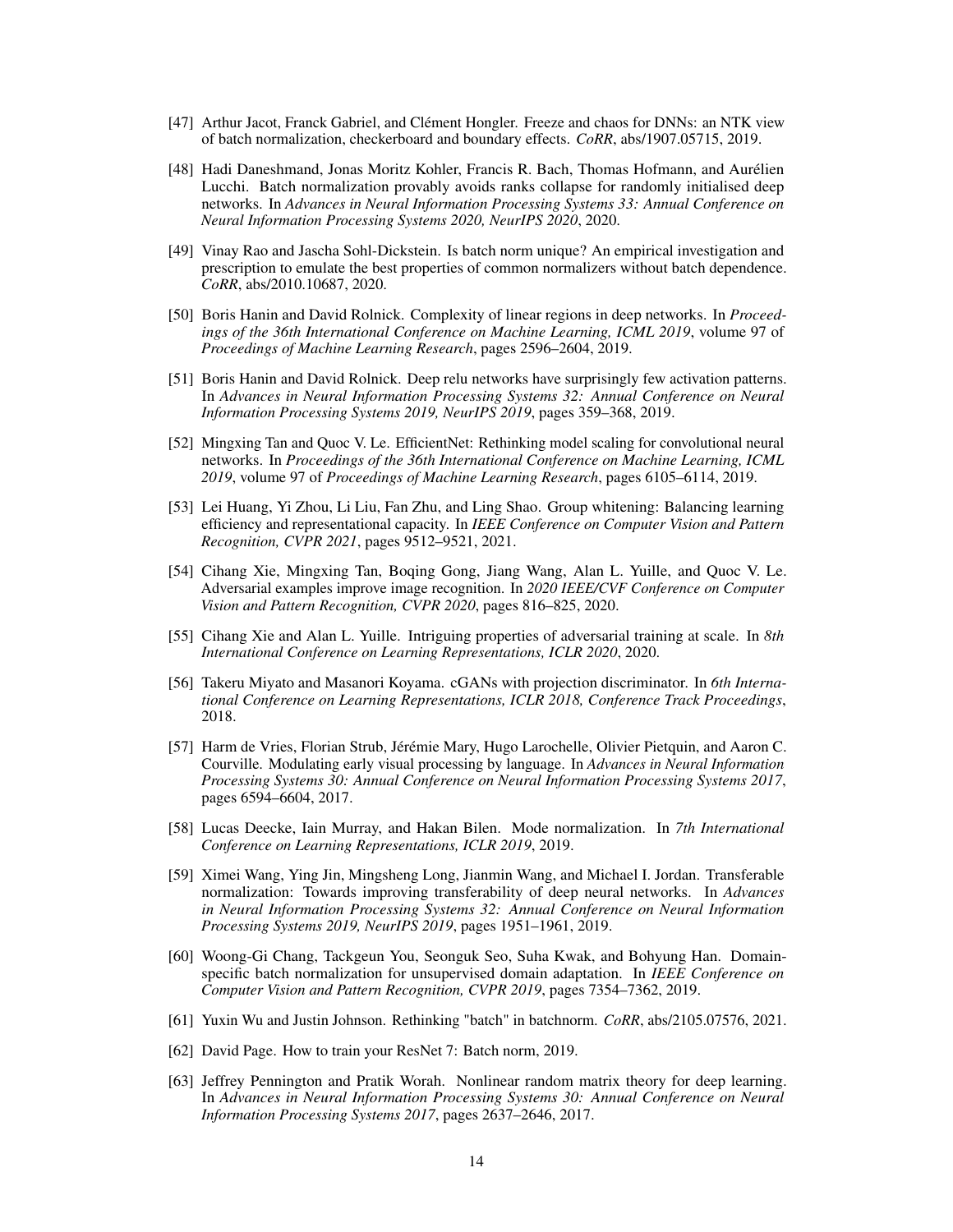- <span id="page-14-0"></span>[64] Behrooz Ghorbani, Shankar Krishnan, and Ying Xiao. An investigation into neural net optimization via Hessian eigenvalue density. In *Proceedings of the 36th International Conference on Machine Learning, ICML 2019*, volume 97 of *Proceedings of Machine Learning Research*, pages 2232–2241, 2019.
- <span id="page-14-1"></span>[65] Dominic Masters and Carlo Luschi. Revisiting small batch training for deep neural networks. *CoRR*, abs/1804.07612, 2018.
- <span id="page-14-2"></span>[66] Dmitry Ulyanov, Vadim Lebedev, Andrea Vedaldi, and Victor S. Lempitsky. Texture networks: Feed-forward synthesis of textures and stylized images. In *Proceedings of the 33nd International Conference on Machine Learning, ICML 2016*, volume 48 of *JMLR Workshop and Conference Proceedings*, pages 1349–1357, 2016.
- <span id="page-14-3"></span>[67] Leon A. Gatys, Alexander S. Ecker, and Matthias Bethge. Image style transfer using convolutional neural networks. In *2016 IEEE Conference on Computer Vision and Pattern Recognition, CVPR 2016*, pages 2414–2423, 2016.
- <span id="page-14-4"></span>[68] Dmitry Ulyanov, Andrea Vedaldi, and Victor S. Lempitsky. Improved texture networks: Maximizing quality and diversity in feed-forward stylization and texture synthesis. In *2017 IEEE Conference on Computer Vision and Pattern Recognition, CVPR 2017*, pages 4105–4113, 2017.
- <span id="page-14-5"></span>[69] Vincent Dumoulin, Jonathon Shlens, and Manjunath Kudlur. A learned representation for artistic style. In *5th International Conference on Learning Representations, ICLR 2017, Conference Track Proceedings*, 2017.
- <span id="page-14-6"></span>[70] Xun Huang and Serge J. Belongie. Arbitrary style transfer in real-time with adaptive instance normalization. In *IEEE International Conference on Computer Vision, ICCV 2017*, pages 1510–1519, 2017.
- <span id="page-14-7"></span>[71] Kaiming He, Xiangyu Zhang, Shaoqing Ren, and Jian Sun. Identity mappings in deep residual networks. In *Computer Vision - ECCV 2016 - 14th European Conference*, 2016.
- <span id="page-14-8"></span>[72] Andy Brock, Soham De, Samuel L. Smith, and Karen Simonyan. High-performance large-scale image recognition without normalization. In *Proceedings of the 38th International Conference on Machine Learning, ICML 2021*, volume 139 of *Proceedings of Machine Learning Research*, pages 1059–1071, 2021.
- <span id="page-14-9"></span>[73] Wenling Shang, Justin Chiu, and Kihyuk Sohn. Exploring normalization in deep residual networks with concatenated rectified linear units. In *Proceedings of the Thirty-First AAAI Conference on Artificial Intelligence*, pages 1509–1516, 2017.
- <span id="page-14-10"></span>[74] Igor Gitman and Boris Ginsburg. Comparison of batch normalization and weight normalization algorithms for the large-scale image classification. *CoRR*, abs/1709.08145, 2017.
- <span id="page-14-11"></span>[75] Jia Deng, Wei Dong, Richard Socher, Li-Jia Li, Kai Li, and Li Fei-Fei. ImageNet: A large-scale hierarchical image database. In *2009 IEEE Computer Society Conference on Computer Vision and Pattern Recognition (CVPR 2009)*, pages 248–255, 2009.
- <span id="page-14-12"></span>[76] Alex Krizhevsky. Learning multiple layers of features from tiny images. Technical report, 2009.
- <span id="page-14-13"></span>[77] Priya Goyal, Piotr Dollár, Ross B. Girshick, Pieter Noordhuis, Lukasz Wesolowski, Aapo Kyrola, Andrew Tulloch, Yangqing Jia, and Kaiming He. Accurate, large minibatch SGD: training ImageNet in 1 hour. *CoRR*, abs/1706.02677, 2017.
- <span id="page-14-14"></span>[78] Saining Xie, Ross B. Girshick, Piotr Dollár, Zhuowen Tu, and Kaiming He. Aggregated residual transformations for deep neural networks. In *2017 IEEE Conference on Computer Vision and Pattern Recognition, CVPR 2017*, 2017.
- <span id="page-14-15"></span>[79] Dominic Masters, Antoine Labatie, Zach Eaton-Rosen, and Carlo Luschi. Making EfficientNet more efficient: Exploring batch-independent normalization, group convolutions and reduced resolution training. *CoRR*, abs/2106.03640, 2021.
- <span id="page-14-16"></span>[80] Sitao Xiang and Hao Li. On the effect of batch normalization and weight normalization in generative adversarial networks. *CoRR*, abs/1704.03971, 2017.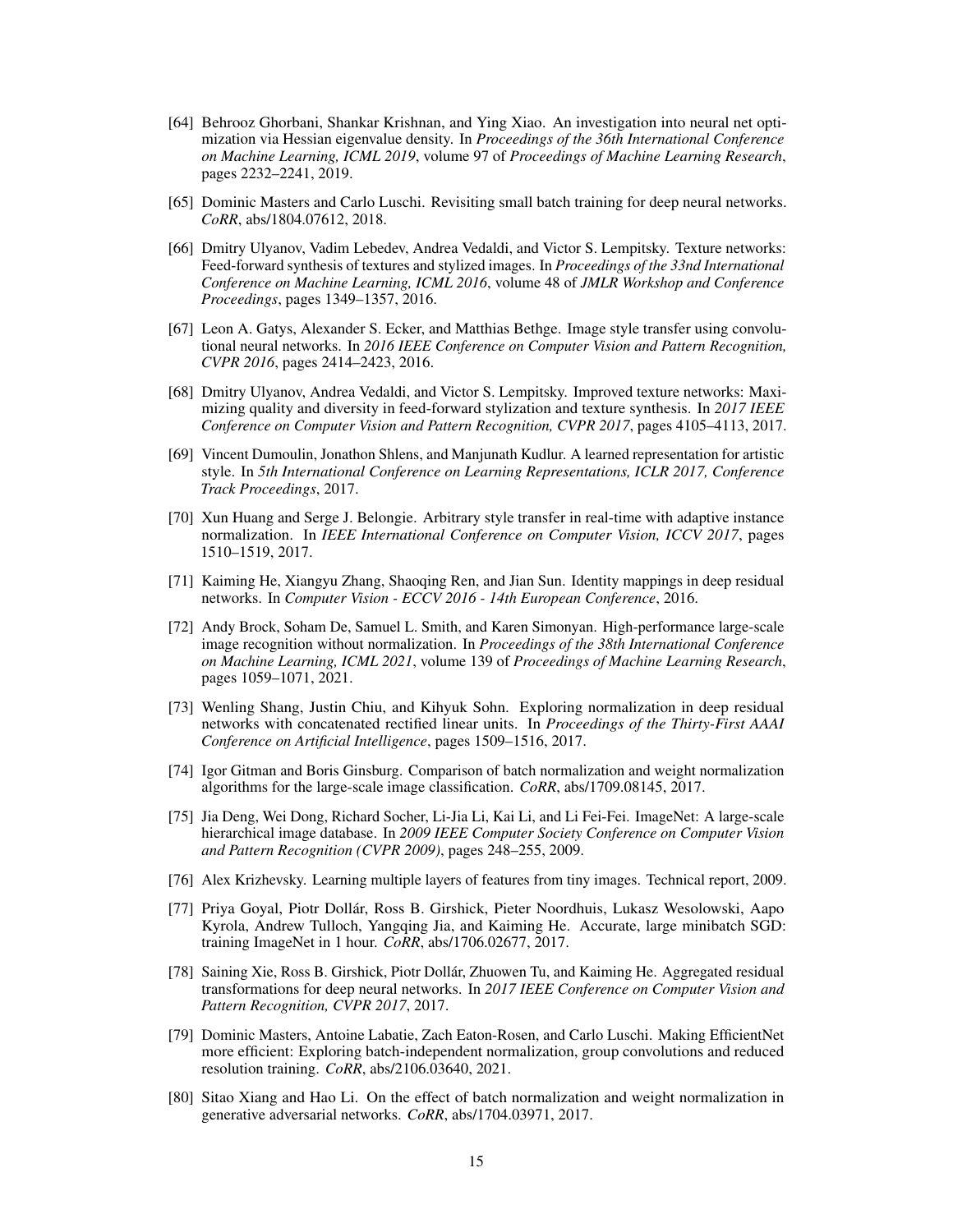- <span id="page-15-0"></span>[81] Alexander Kolesnikov, Lucas Beyer, Xiaohua Zhai, Joan Puigcerver, Jessica Yung, Sylvain Gelly, and Neil Houlsby. Big Transfer (BiT): General visual representation learning. In *Computer Vision - ECCV 2020 - 16th European Conference*, 2020.
- [82] Christian Szegedy, Vincent Vanhoucke, Sergey Ioffe, Jonathon Shlens, and Zbigniew Wojna. Rethinking the inception architecture for computer vision. In *2016 IEEE Conference on Computer Vision and Pattern Recognition, CVPR 2016*, pages 2818–2826, 2016.
- [83] Nitish Srivastava, Geoffrey E. Hinton, Alex Krizhevsky, Ilya Sutskever, and Ruslan Salakhutdinov. Dropout: a simple way to prevent neural networks from overfitting. *Journal of Machine Learning Research*, 15(1):1929–1958, 2014.
- [84] Gao Huang, Yu Sun, Zhuang Liu, Daniel Sedra, and Kilian Q. Weinberger. Deep networks with stochastic depth. In *Computer Vision - ECCV 2016 - 14th European Conference, Proceedings, Part IV*, volume 9908, pages 646–661, 2016.
- [85] Hongyi Zhang, Moustapha Cissé, Yann N. Dauphin, and David Lopez-Paz. mixup: Beyond empirical risk minimization. In *6th International Conference on Learning Representations, ICLR 2018, Conference Track Proceedings*, 2018.
- [86] Sangdoo Yun, Dongyoon Han, Sanghyuk Chun, Seong Joon Oh, Youngjoon Yoo, and Junsuk Choe. Cutmix: Regularization strategy to train strong classifiers with localizable features. In *2019 IEEE/CVF International Conference on Computer Vision, ICCV 2019*, pages 6022–6031, 2019.
- [87] Ekin D. Cubuk, Barret Zoph, Dandelion Mané, Vijay Vasudevan, and Quoc V. Le. AutoAugment: Learning augmentation strategies from data. In *IEEE Conference on Computer Vision and Pattern Recognition, CVPR 2019*, pages 113–123, 2019.
- [88] Jasmine Collins, Johannes Ballé, and Jonathon Shlens. Accelerating training of deep neural networks with a standardization loss. *CoRR*, abs/1903.00925, 2019.
- [89] Yann Dauphin and Ekin Dogus Cubuk. Deconstructing the regularization of BatchNorm. In *9th International Conference on Learning Representations, ICLR 2021*, 2021.
- [90] Shibani Santurkar, Dimitris Tsipras, Andrew Ilyas, and Aleksander Madry. How does batch normalization help optimization? In *Advances in Neural Information Processing Systems 31: Annual Conference on Neural Information Processing Systems 2018, NeurIPS 2018*, pages 2488–2498, 2018.
- [91] Moshe Leshno, Vladimir Ya. Lin, Allan Pinkus, and Shimon Schocken. Multilayer feedforward networks with a nonpolynomial activation function can approximate any function. *Neural Networks*, 6(6):861–867, 1993.

# Checklist

- 1. For all authors...
	- (a) Do the main claims made in the abstract and introduction accurately reflect the paper's contributions and scope? [Yes] We believe the paper's title and abstract are consistent with the theoretical results of Sections [4,](#page-4-0) [5](#page-7-0) and the experimental results of Sections [4,](#page-4-0) [5,](#page-7-0) [6.](#page-8-0)
	- (b) Did you describe the limitations of your work? [Yes] The scope and assumptions of our theoretical results are provided in Sections [3,](#page-2-5) [4,](#page-4-0) [5.](#page-7-0) The minor limitation of our approach stemming from the requirement that each activation step should be directly preceded by a normalization step is stated in Section [5.](#page-7-0)
	- (c) Did you discuss any potential negative societal impacts of your work? [No] Our work directly impacts the advancement of the field of computer vision. Its negative impacts could come only indirectly from the negative impacts of this field in general. We thought that this observation was not needed in the main text, as it is already implied.
	- (d) Have you read the ethics review guidelines and ensured that your paper conforms to them? [Yes]